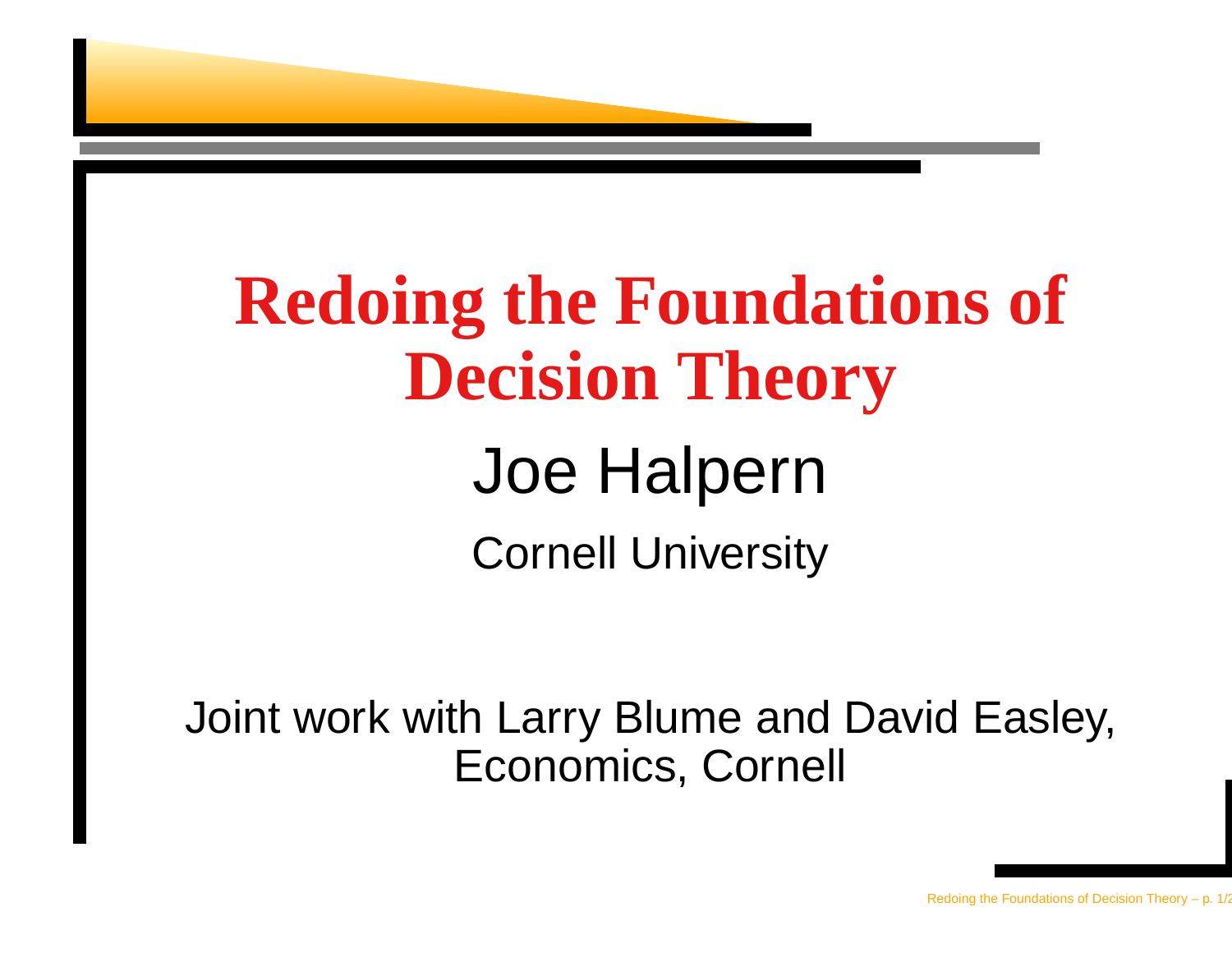**Savage's Approach**

Savage's approach to decision making has dominated decision theory since the 1950's. It assumes that <sup>a</sup> decision maker (DM) is given/has

- a set  $S$  of states
- a set  $O$  of outcomes

A (Savage) *act* is a function from states to outcomes.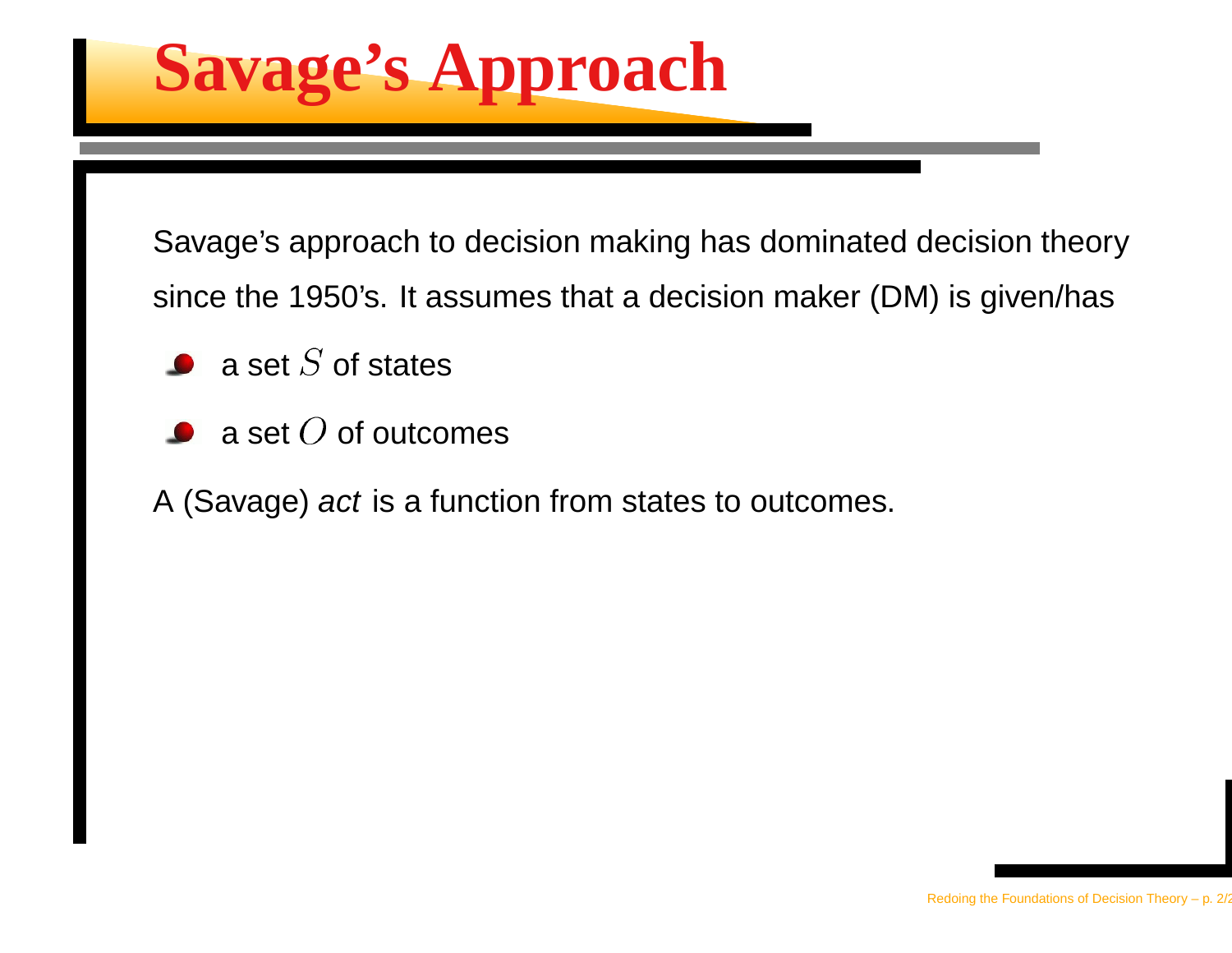**Savage's Approach**

Savage's approach to decision making has dominated decision theory since the 1950's. It assumes that <sup>a</sup> decision maker (DM) is given/has

- a set  $S$  of states
- a set  $O$  of outcomes
- A (Savage) *act* is a function from states to outcomes.

**Example:** Betting on <sup>a</sup> horse race.

- = possible orders of finish
- = how much you win
- act <sup>=</sup> bet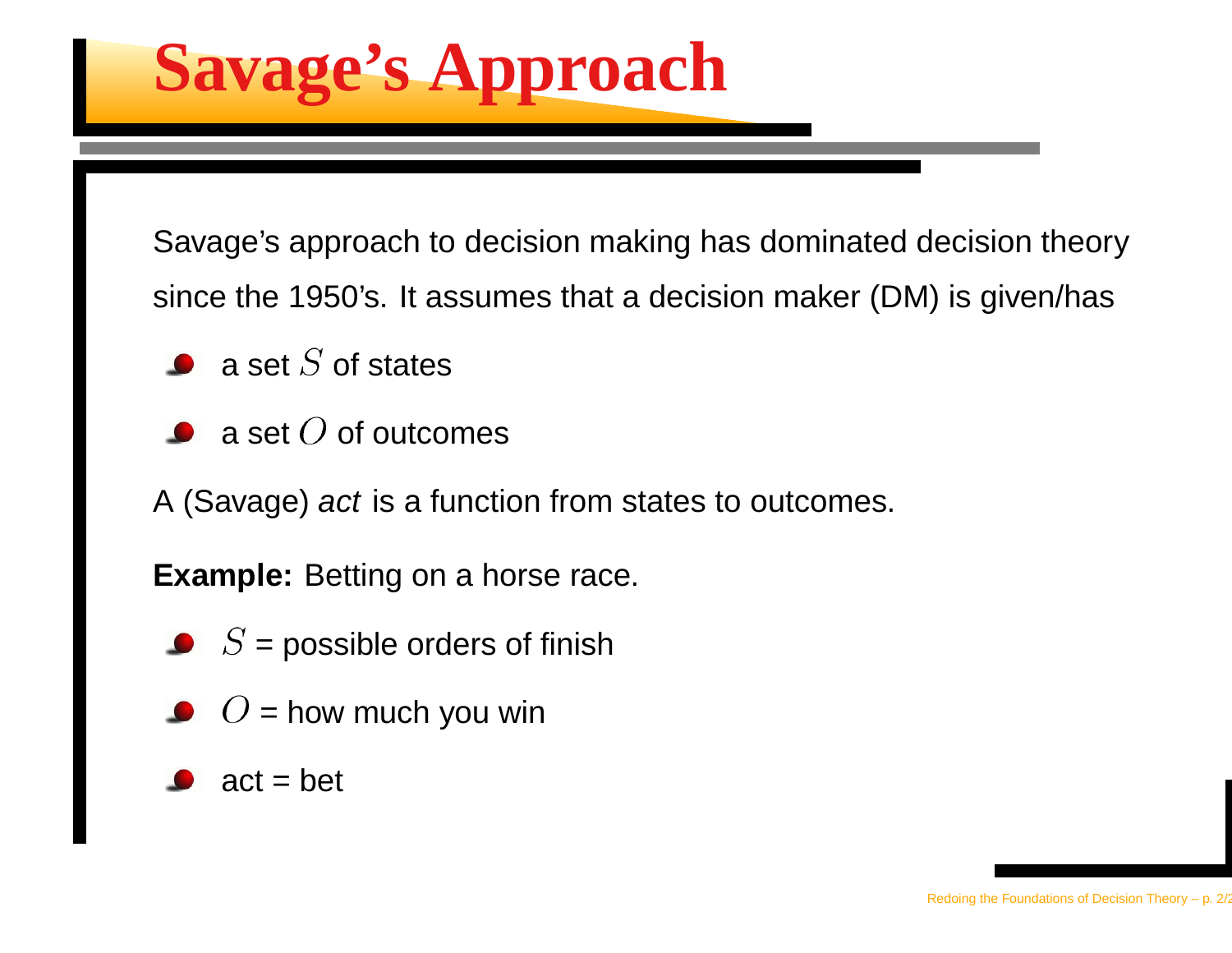#### **Savage's Theorem**

Savage assumes that a DM has a preference order  $\succeq$  on acts satisfying certain postulates:

E.g. transitivity: if  $a_1 \succeq a_2$  and  $a_2 \succeq a_3$ , then  $a_1 \succeq a_3$ .

He proves that if <sup>a</sup> DM's preference order satisfies these postulates, then the DM is acting as if

- he has a probability  $\Pr$  on states
- he has a utility function  $u$  on outcomes
- he is maximizing expected utility:
	- $\geq b$  iff  $E_{\Pr}[u_a] \geq E_{\Pr}[u_b].$ <br>(s)  $= u(a(s))$  the utility of ֦֘ ֦֘
	- : the utility of act  $a$  in state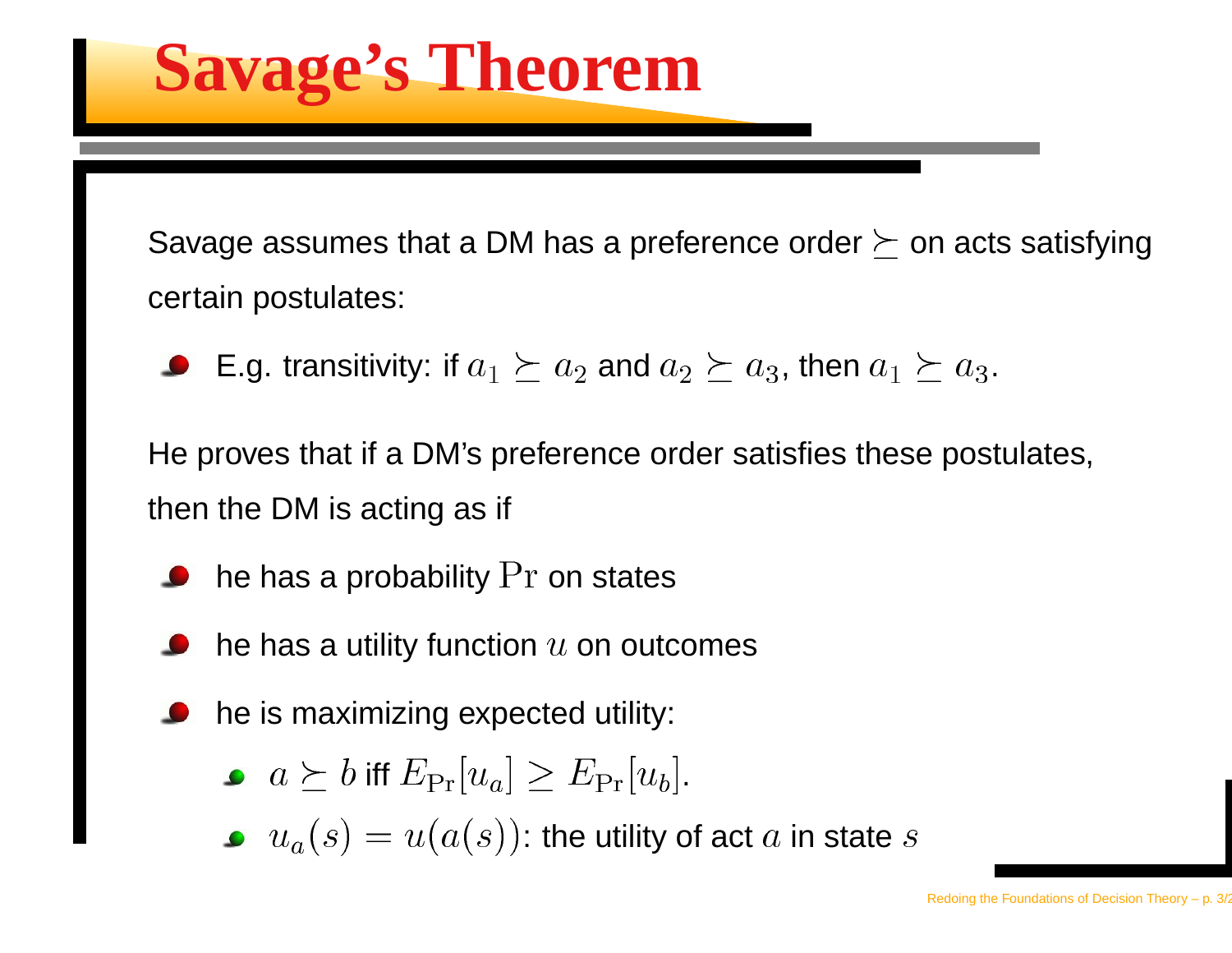### **Are Savage Acts Reasonable?**

Many problems have been pointed out with Savage's framework. We focus on one:

- In <sup>a</sup> complex environment, can <sup>a</sup> DM completely specify the state space or the outcome space?
	- What are the states/outcomes if we're trying to decide whether to attack Iraq?
- What are the acts if we can't specify the state/outcome space?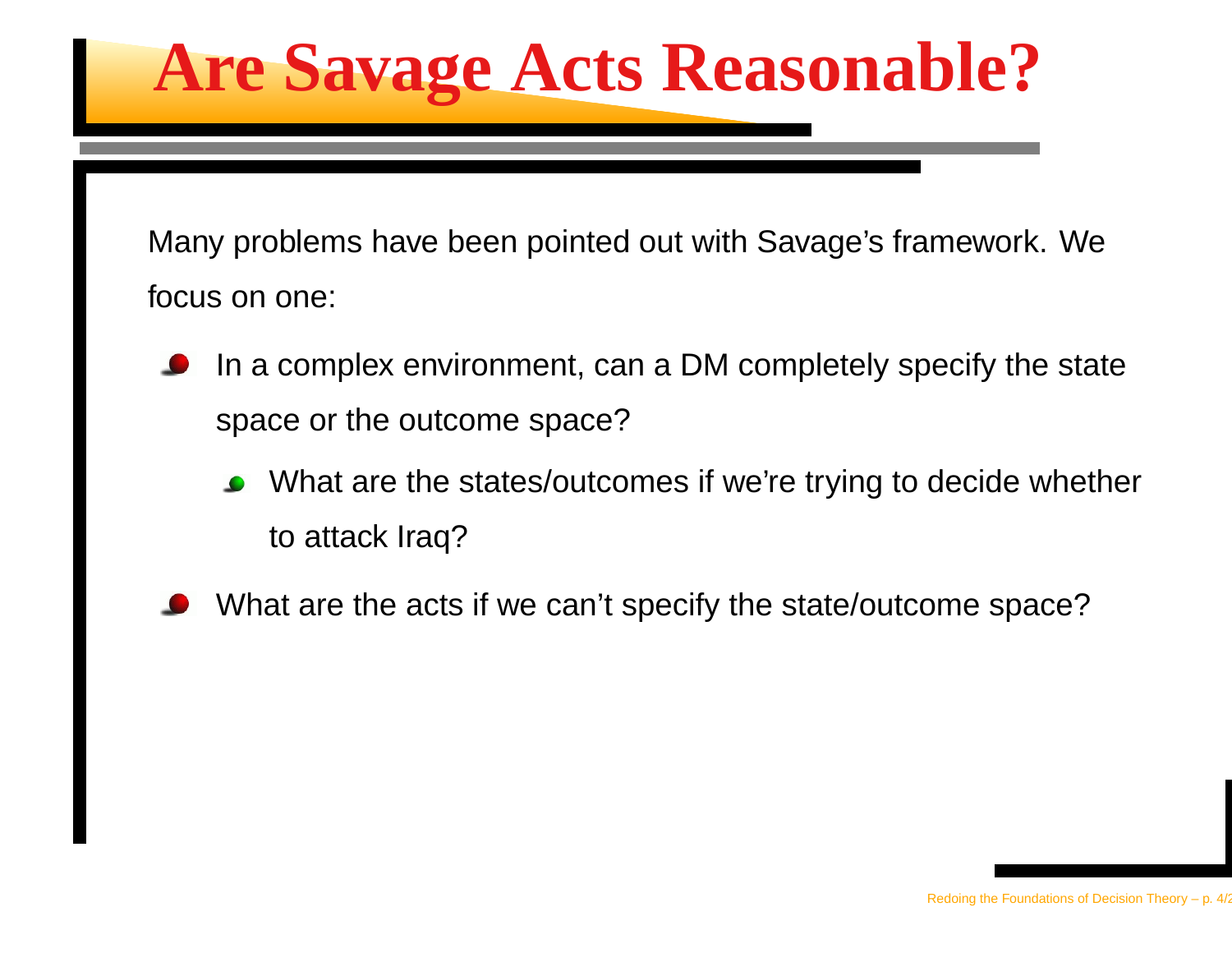#### **Acts as Programs**

Claim: people don't think of acts as functions:

We don't think of the state space and the outcomes when we contemplate the act "Buy <sup>100</sup> shares of IBM"!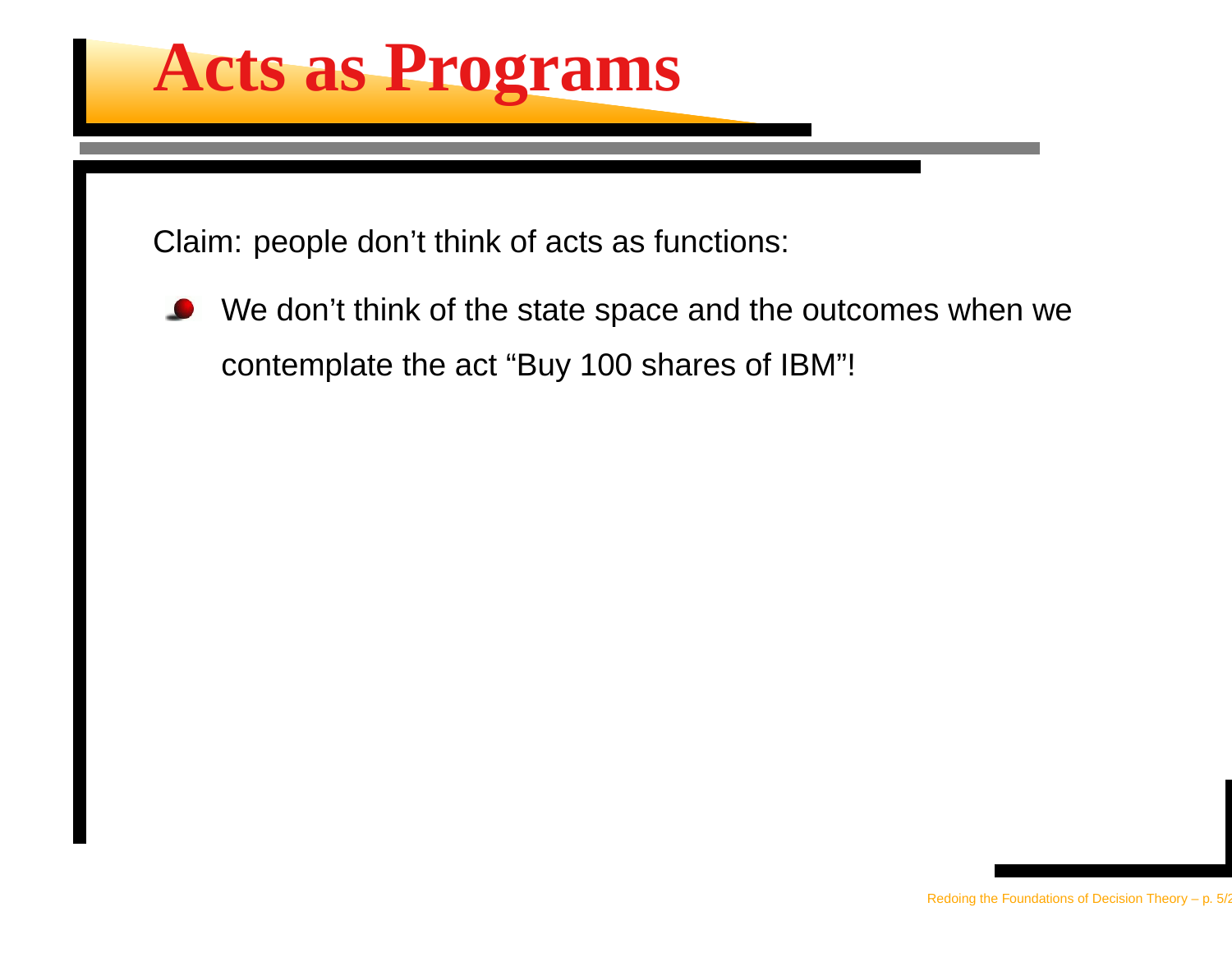#### **Acts as Programs**

Claim: people don't think of acts as functions:

We don't think of the state space and the outcomes when we contemplate the act "Buy <sup>100</sup> shares of IBM"!

An alternative: instead of taking acts to be functions from states to outcomes, we take acts to be syntactic objects

- essentially, acts are *programs* that the DM can run.
- Call the stock broker, place the order, . . .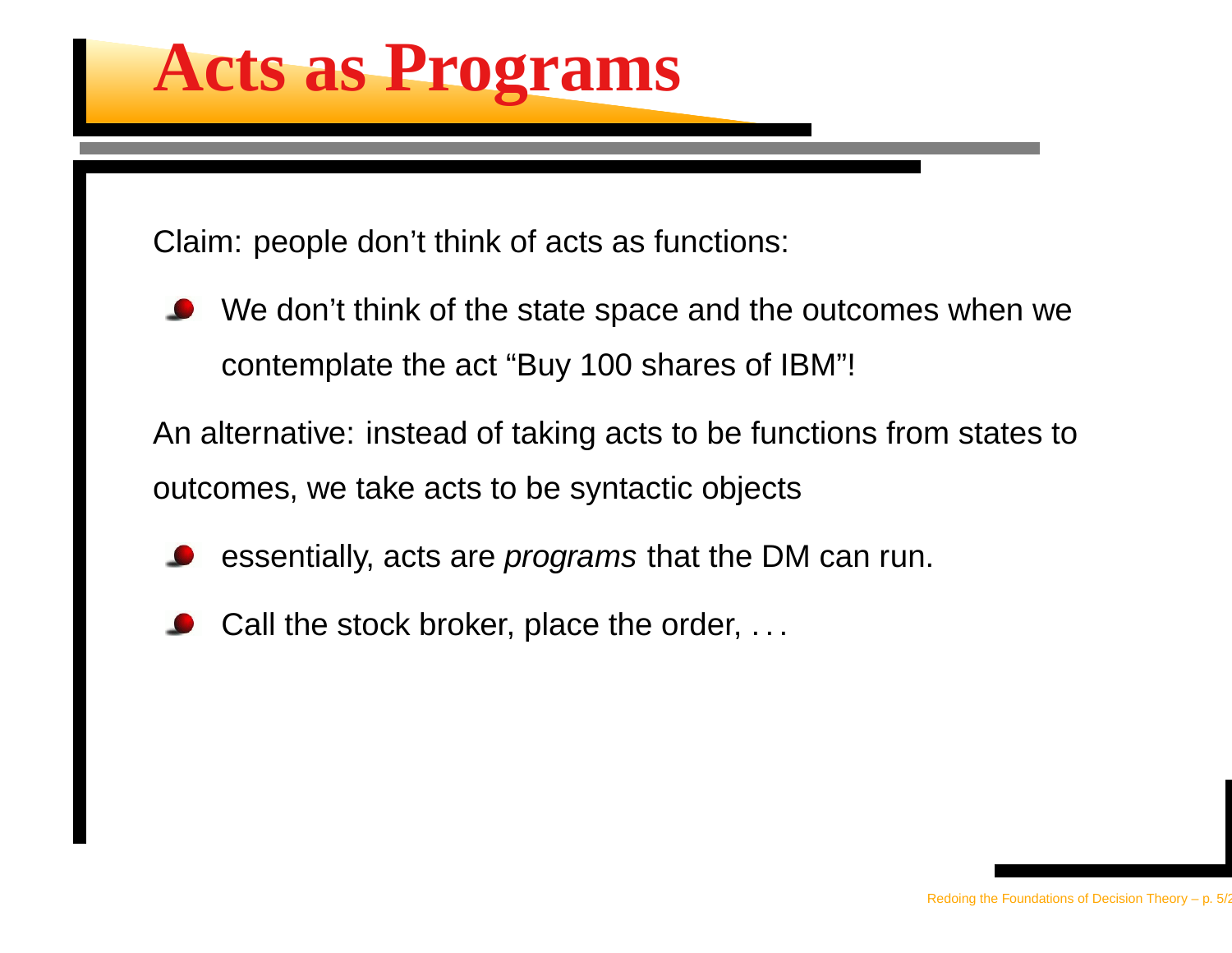#### **Acts as Programs**

Claim: people don't think of acts as functions:

We don't think of the state space and the outcomes when we contemplate the act "Buy <sup>100</sup> shares of IBM"!

An alternative: instead of taking acts to be functions from states to outcomes, we take acts to be syntactic objects

- essentially, acts are *programs* that the DM can run.
- Call the stock broker, place the order, . . .

Program can also have *tests* 

**if** the Democrats win **then** buy <sup>100</sup> shares of IBM

To specify tests, we need a *language*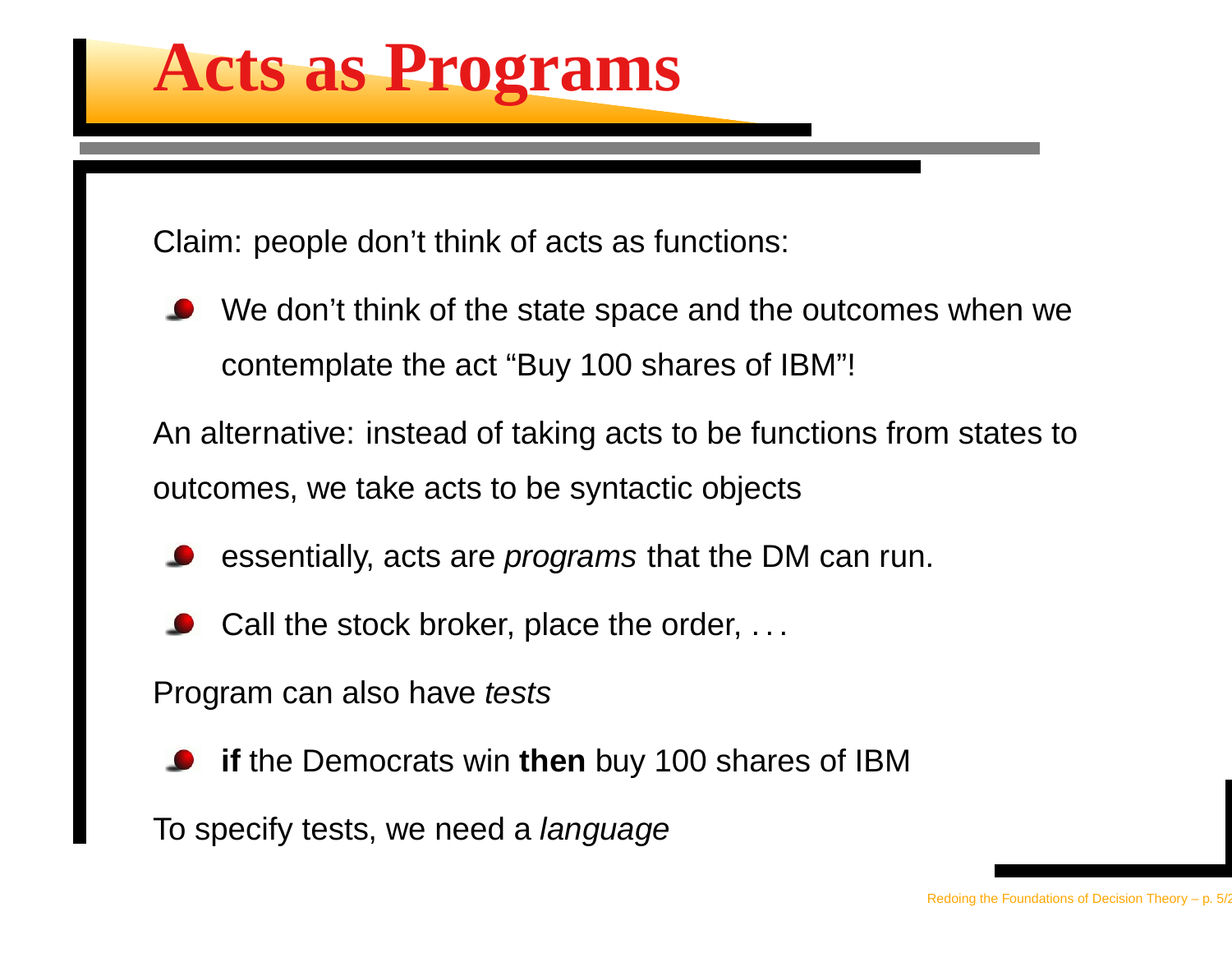### **The Setting**

Savage assumes that <sup>a</sup> DM is given <sup>a</sup> state space and an outcome

space. We assume that the DM has

- a set  $\mathcal{A}_0$  of primitive programs
	- Buy <sup>100</sup> shares of IBM
	- Attack Iraq
- a set  $T_{\rm 0}$  of primitive tests (i.e., formulas)
	- The price/earnings ratio is at least <sup>7</sup>
	- The moon is in the seventh house
- a theory  $\rm A$ 
	- Some axioms that describe relations between tests
	- E.g.,  $t_1 \Leftrightarrow t_2 \wedge$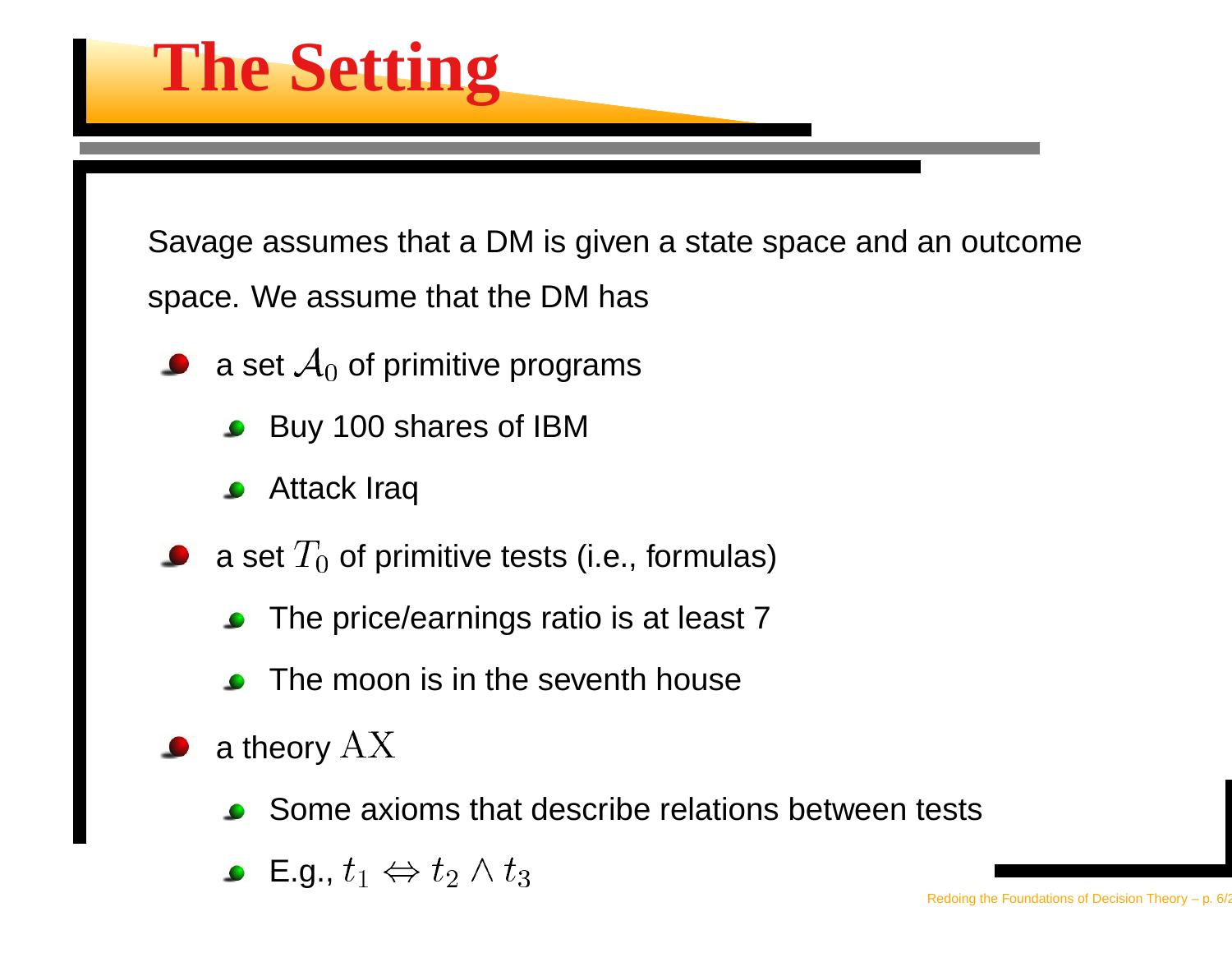### **The Programming Language**

In this talk, we consider only one programming construct:

- **if** . . .**then** . . . **else**
	- If  $a_1$  and  $a_2$  are programs, and  $t$  is a test, then **if**  $t$  **then**  $a_1$  **else**  $a_2$  is a program
	- **if** moon in seventh house **then** buy <sup>100</sup> shares IBM
- tests formed by closing off  $T_{\rm 0}$  under conjunction and negation:
	- tests are just propositional formulas
- Let  ${\mathcal A}$  denote this set of programs (acts).

In the full paper we also consider randomization.

With probability  $r$  perform  $a_1$ ; with probability  $1-r$ , perform  $a$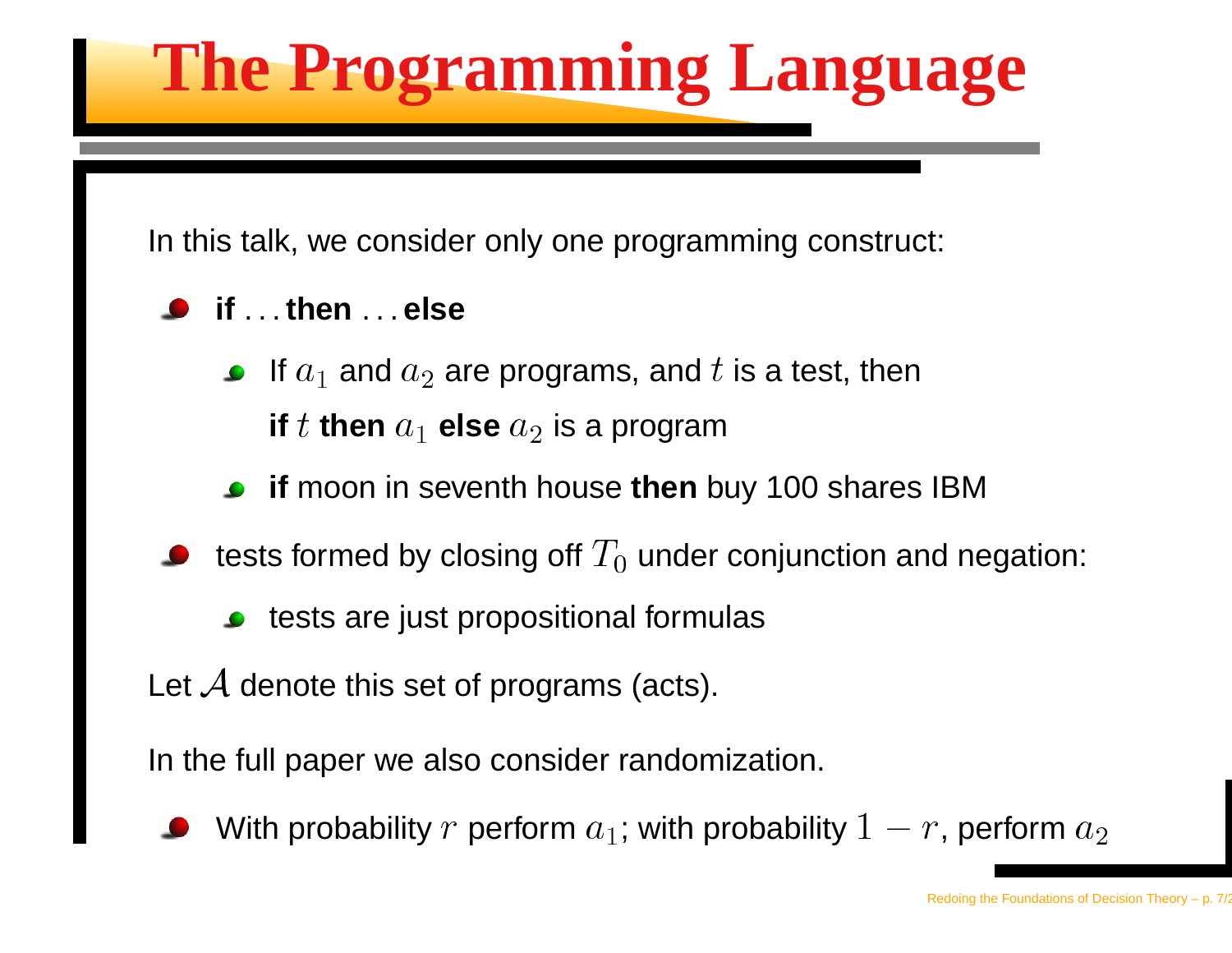### **Programming Language Semantics**

What should a program *mean*?

In this paper, we consider *input-output* semantics:

- A program defines <sup>a</sup> function from states to outcomes
	- once we are given <sup>a</sup> state space and an outcome space, <sup>a</sup> program determines <sup>a</sup> Savage act
- The state and outcome spaces are now subjective.
	- Different agents can model them differently
- The agent's theory AX affects the semantics:
	- interpretation of tests must respect the axioms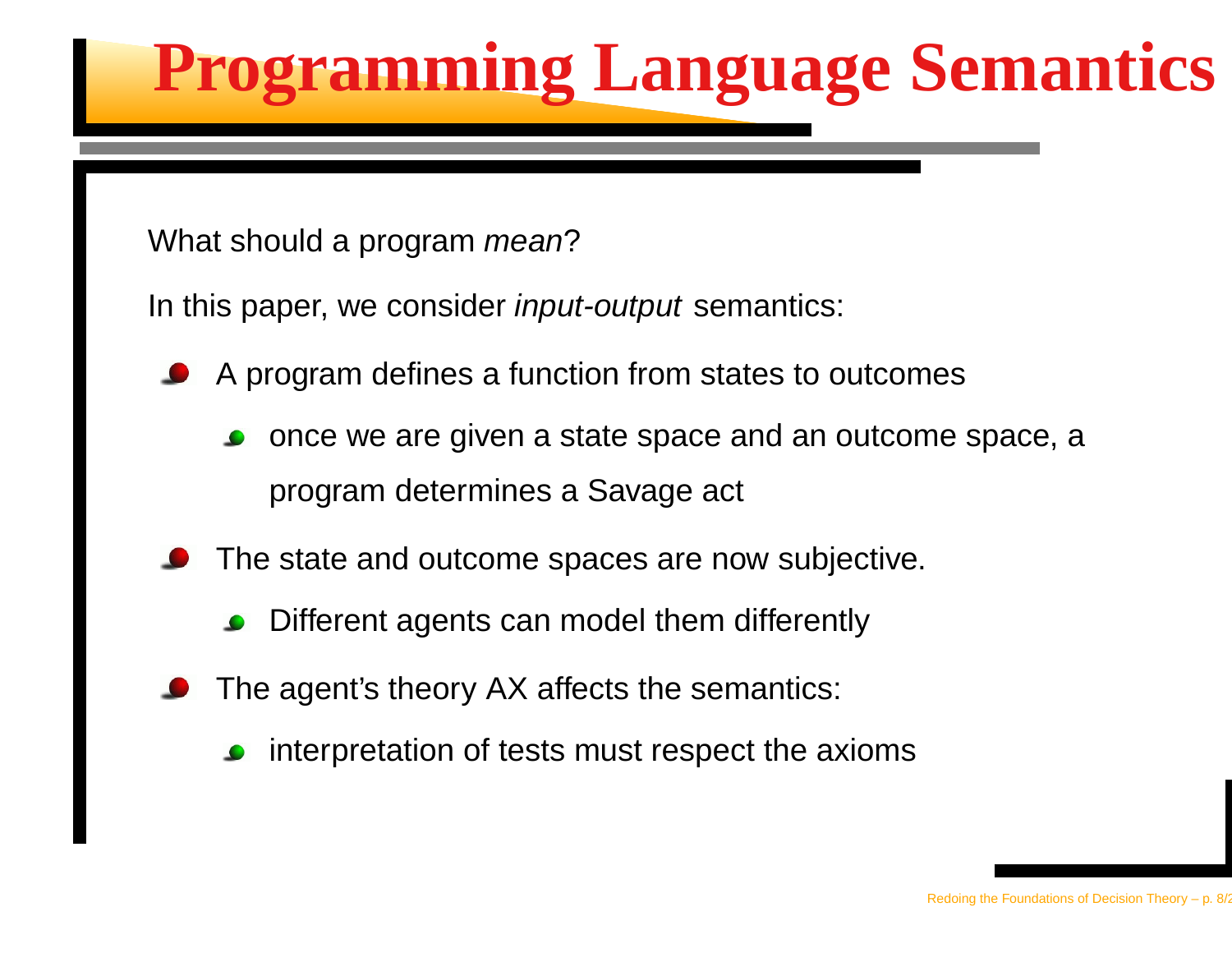#### **Semantics: Formal Details I**

Given a state space  $S$  and an outcome space  $O,$  we want to view a program as a function from  $S$  to  $O$ , that respects AX. We first need

- a *program interpretation*  $\rho_{SO}$  that associates with each primitive program in  $\mathcal{A}_0$  a function from  $S$  to  $O$
- a *test interpretation*  $\pi_S$  that associates with each primitive proposition in  $T_0$  an event (a subset of  $S$ )
	- extend to  $T$  in the obvious way
	- require that  $\pi_S(t)=S$  for each axiom  $t\in\mathrm{A}$ 
		- axioms are necessarily true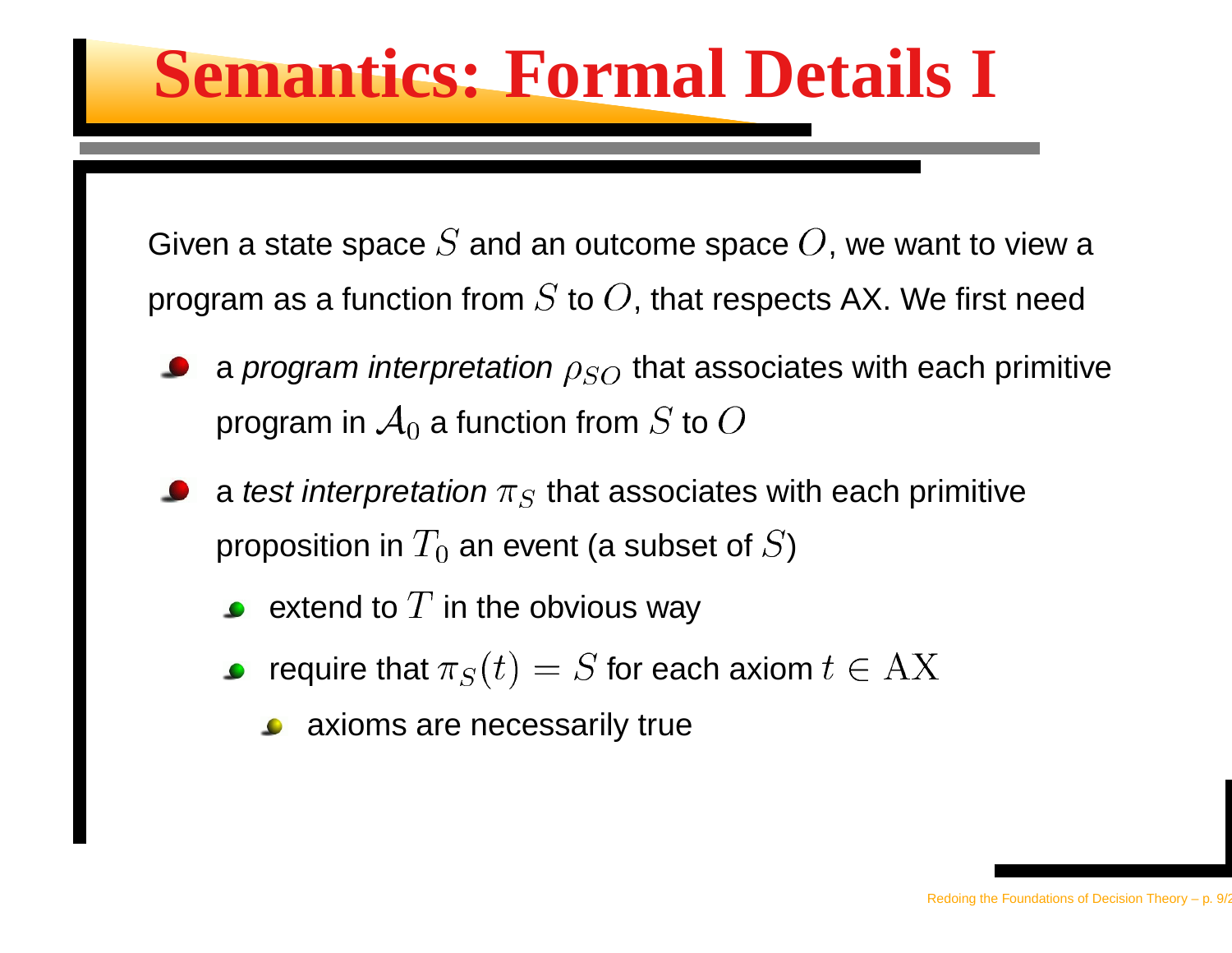

Can extend  $\rho_{SO}$  to a function that associates with each program in  ${\cal A}$  a function from  $S$  to  $O$ :

$$
\rho_{SO}(\text{if } t \text{ then } a_1 \text{ else } a_2)(s) = \begin{cases} \rho_{SO}(a_1)(s) \text{ if } s \in \pi_S(t) \\ \rho_{SO}(a_2)(s) \text{ if } s \notin \pi_S(t) \end{cases}
$$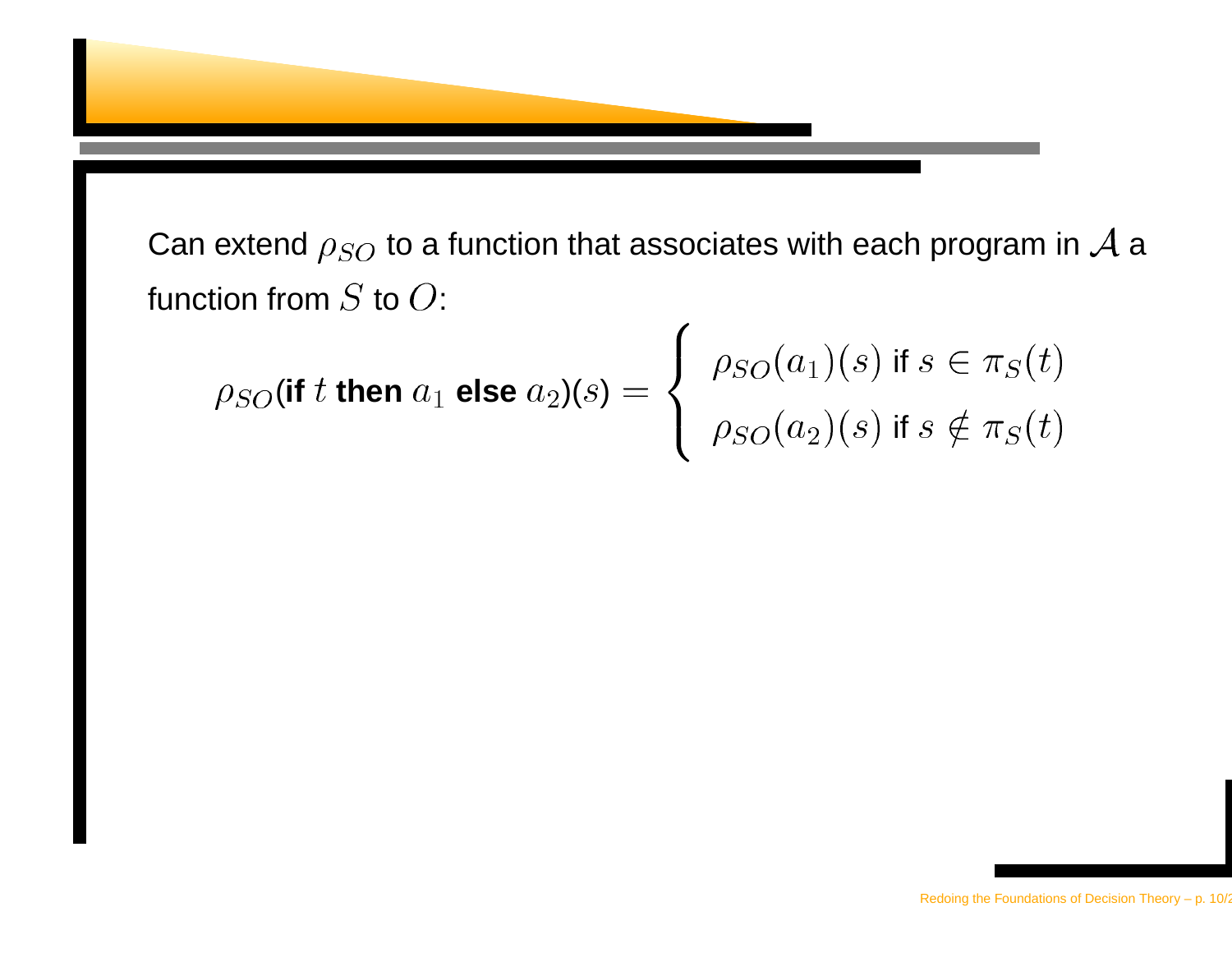#### **Where We're Headed**

We prove the following type of theorem:

If <sup>a</sup> DM has <sup>a</sup> preference order on programs satisfying appropriate postulates, then there exist

- a state space  $S,$
- a probability  $\Pr$  on  $S,$
- an outcome space  $O,$
- a utility function  $u$  on  $O,$
- a program interpretation  $\rho_{SO},$
- a test interpretation  $\pi$

such that  $a \succeq b$  iff  $E_{\Pr}[u_{\rho_{SO}(a)}] \geq E_{\Pr}[u_{\rho_{SO}(b)}].$ .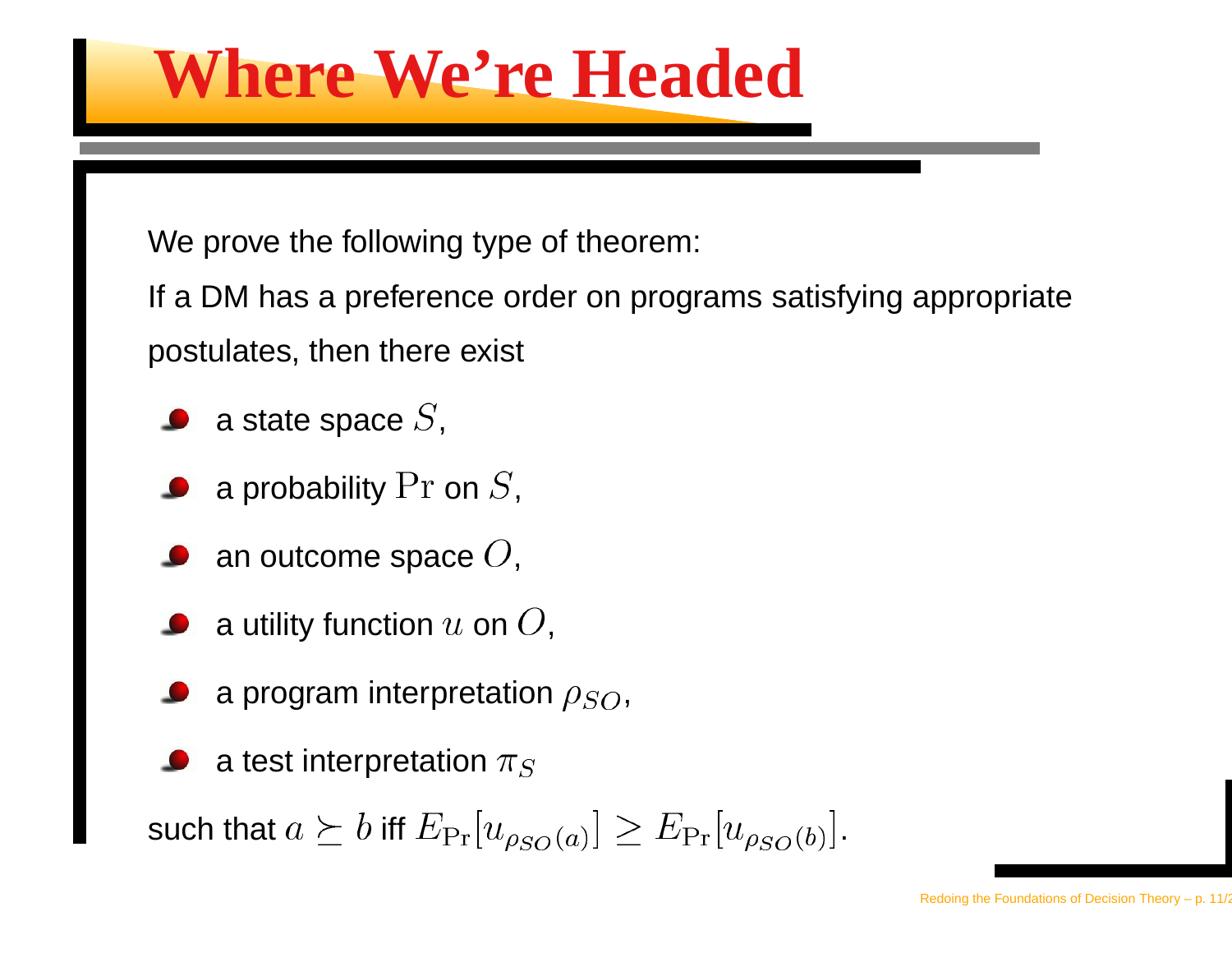

- This is <sup>a</sup> Savage-like result
	- The postulates are variants of standard postulates
	- The DM has to put <sup>a</sup> preference order only on "reasonable" acts  $\bullet$ But now  $S$  and  $O$  are subjective, just like  $\Pr$  and  $u!$
	- ,  $O,$   $\Pr$ ,  $u$ ,  $\rho_{SO}$ , and  $\pi_{S}$  are all in the DM's head
	- and  $O$  are not part of the description of the problem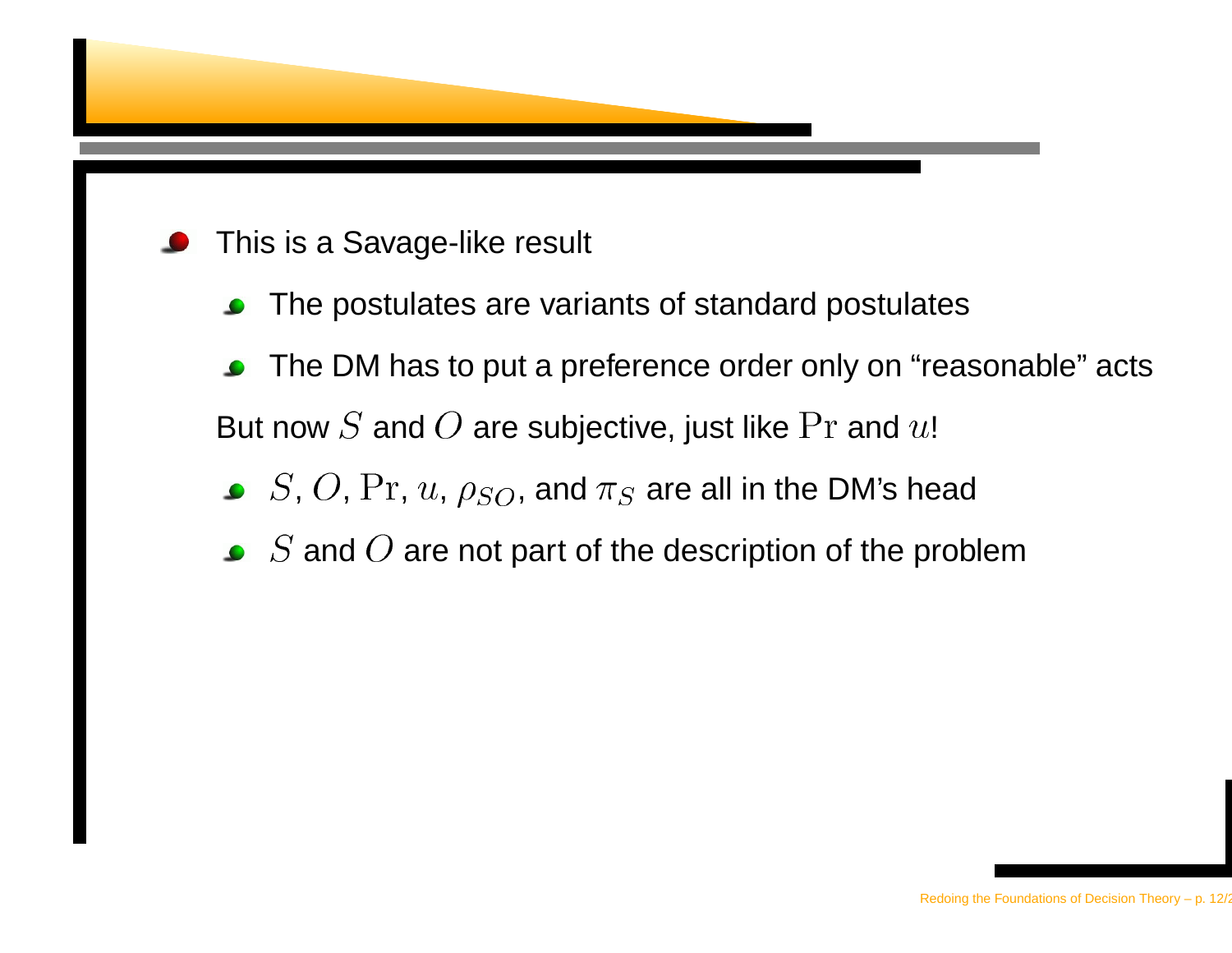#### **The Benefits of the Approach**

We have replaced Savage acts by programs and prove Savage-type theorems. So what have we gained?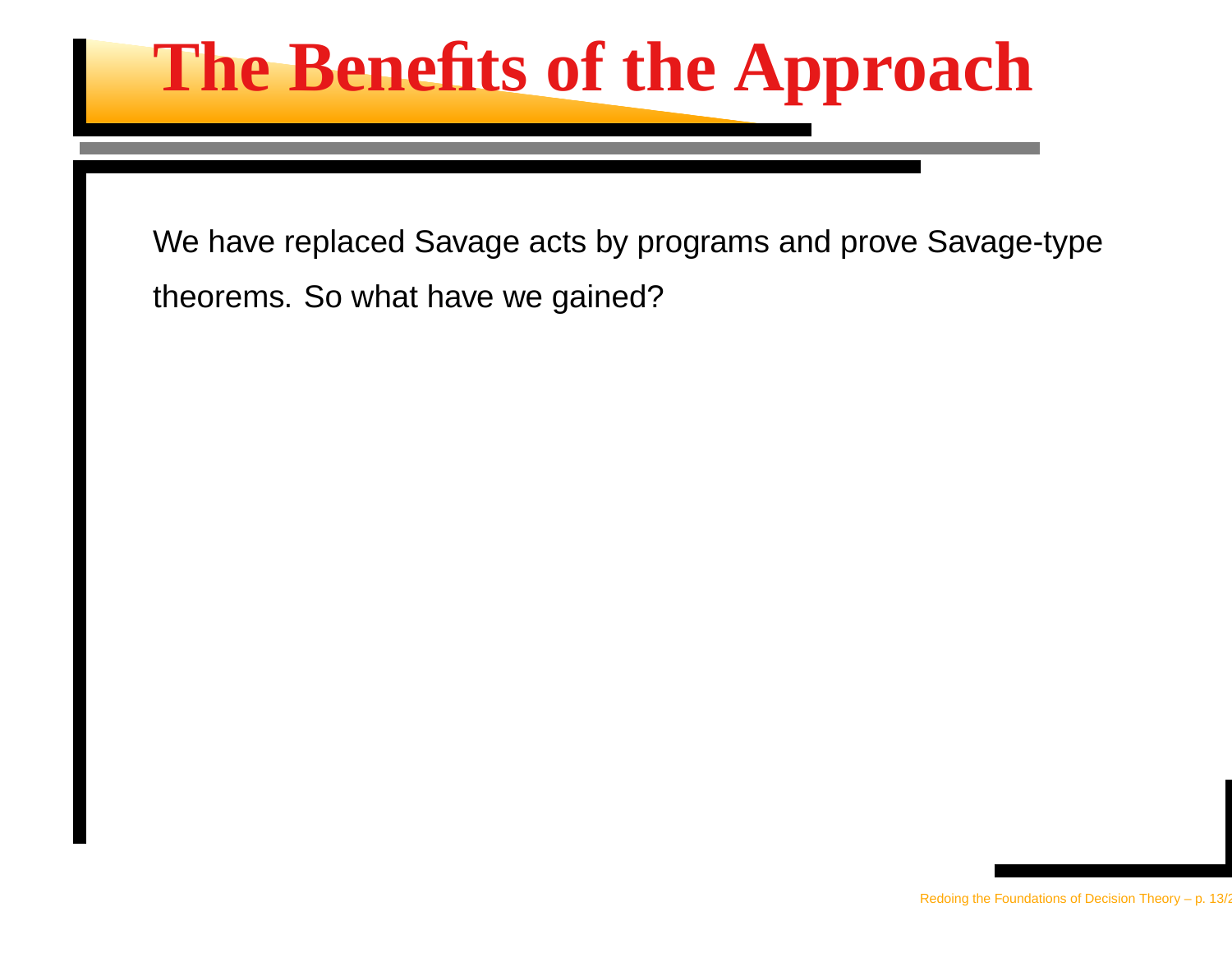#### **The Benefits of the Approach**

We have replaced Savage acts by programs and prove Savage-type theorems. So what have we gained?

- Acts are easier for <sup>a</sup> DM to contemplate
	- No need to construct <sup>a</sup> state space/outcome space
	- Just think about what you can do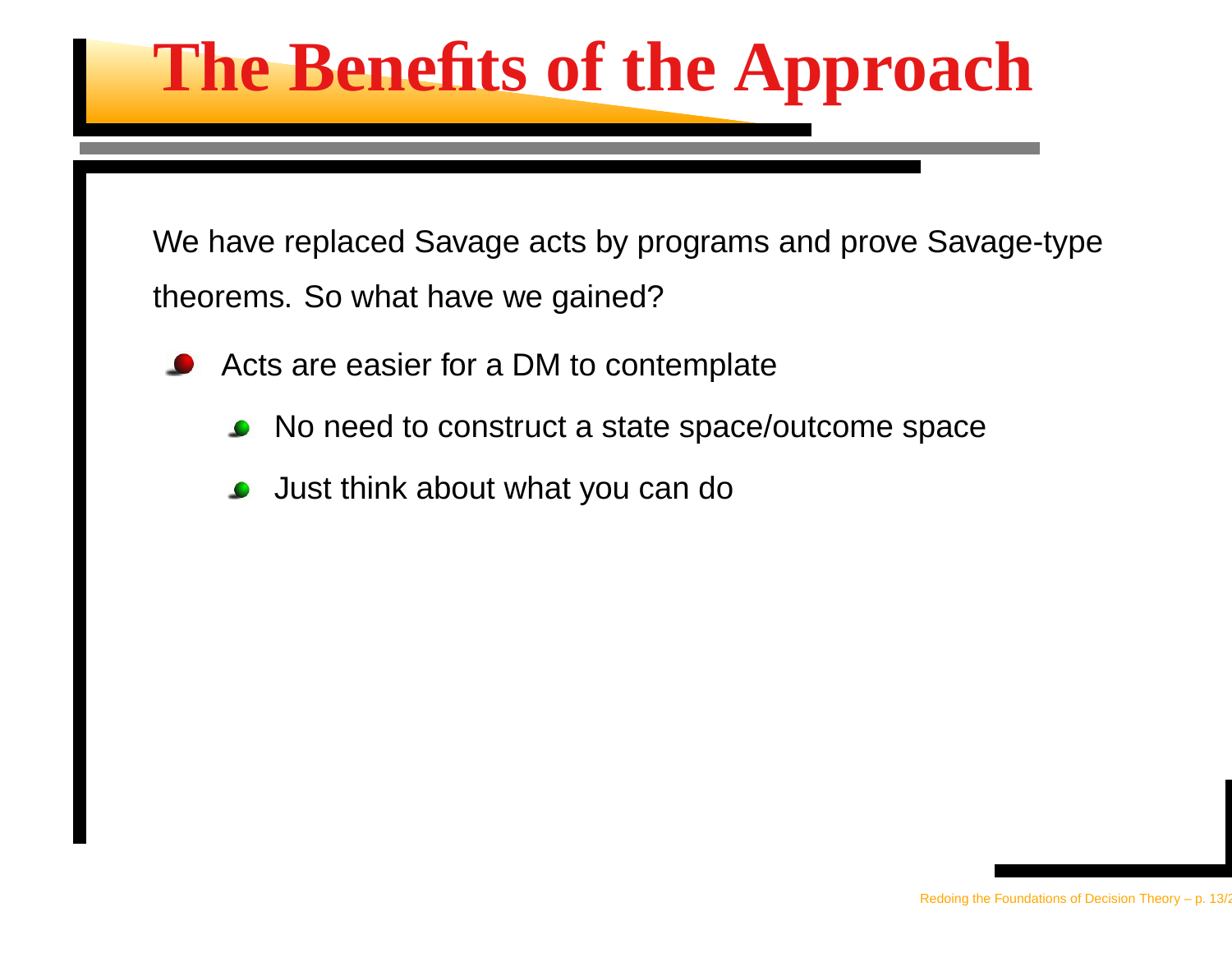#### **The Benefits of the Approach**

We have replaced Savage acts by programs and prove Savage-type theorems. So what have we gained?

- Acts are easier for <sup>a</sup> DM to contemplate
	- No need to construct <sup>a</sup> state space/outcome space
	- Just think about what you can do
- Different agents can have different conceptions of the world
	- You might make decision on stock trading based on price/earnings ratio
	- might use astrology (and might not even understand the notion of p/e ratio)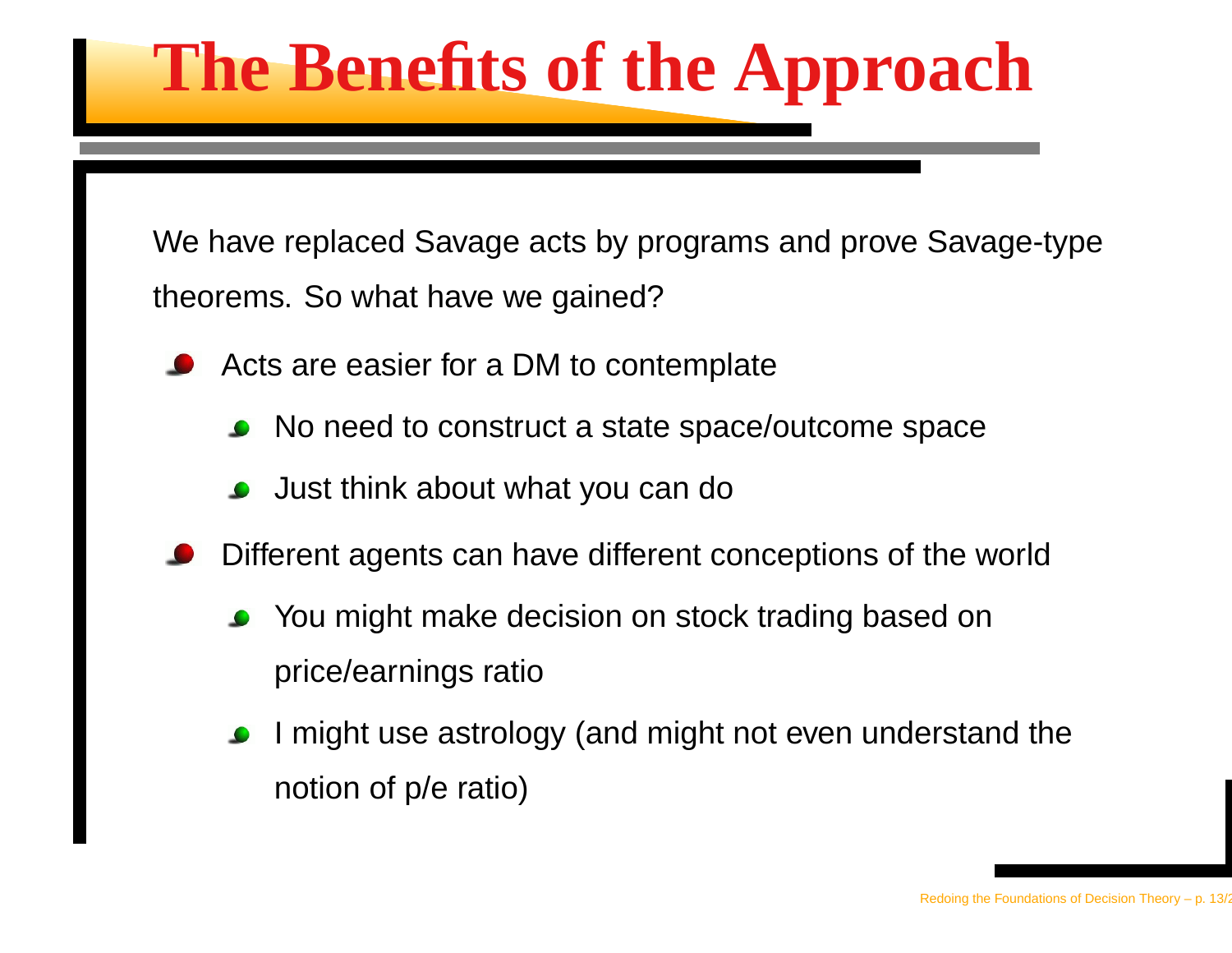

"Agreeing to disagree" results [Aumann] (which assume <sup>a</sup> common state space) disappear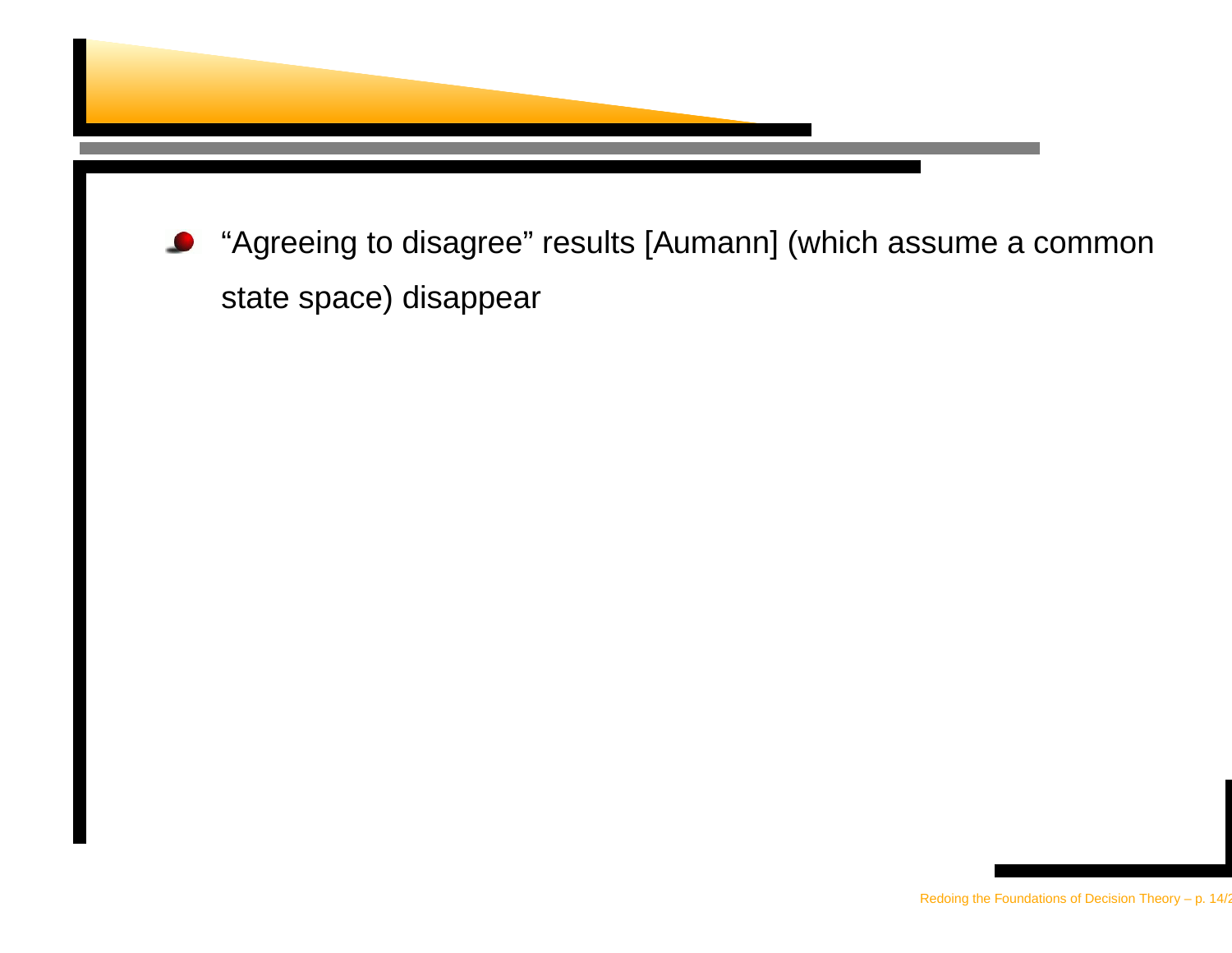

- "Agreeing to disagree" results [Aumann] (which assume <sup>a</sup> common state space) disappear
- (Un)awareness becomes particularly important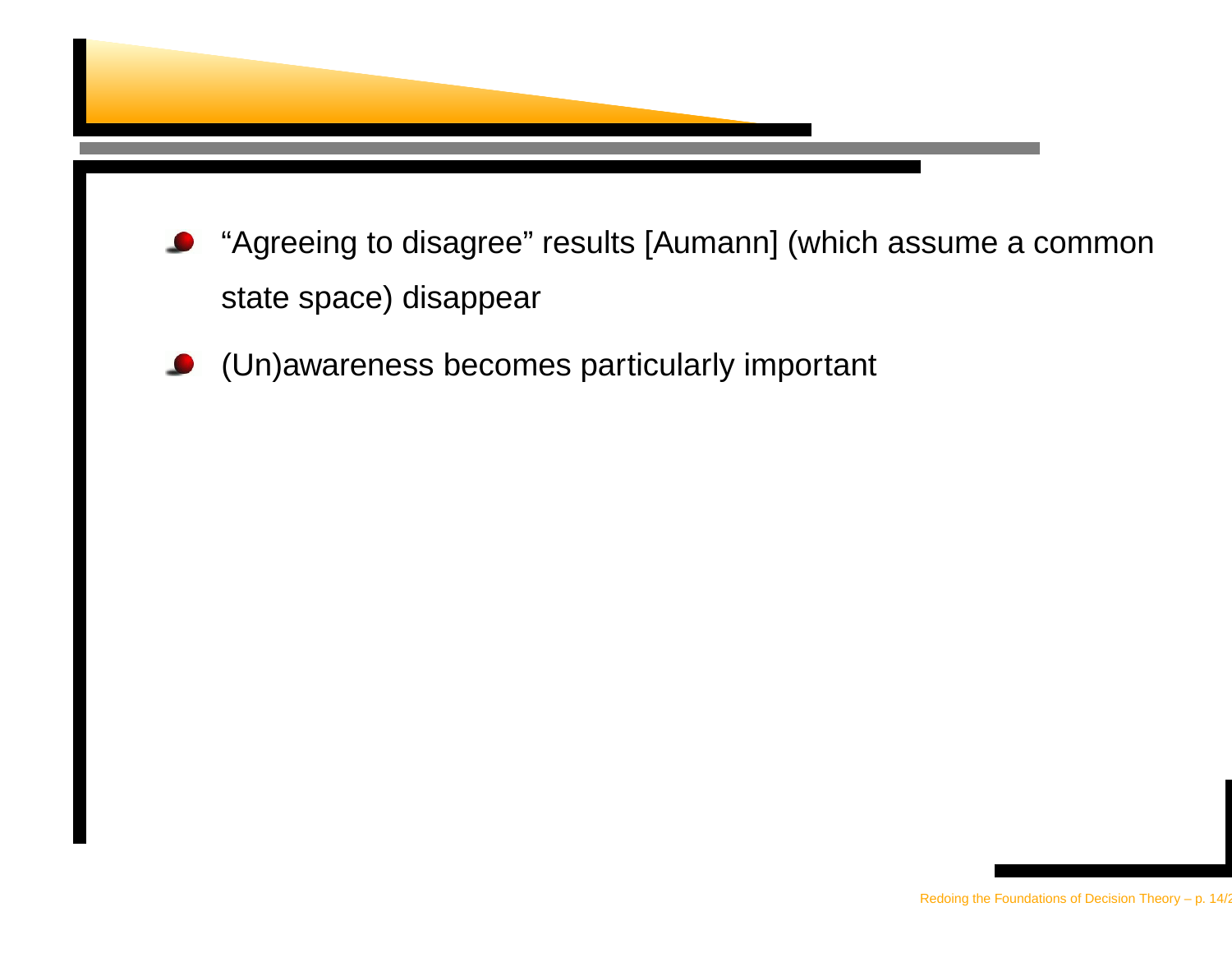

- "Agreeing to disagree" results [Aumann] (which assume <sup>a</sup> common state space) disappear
- (Un)awareness becomes particularly important
- Can deal with unanticipated events, novel concepts:
	- Updating  $\neq$  conditioning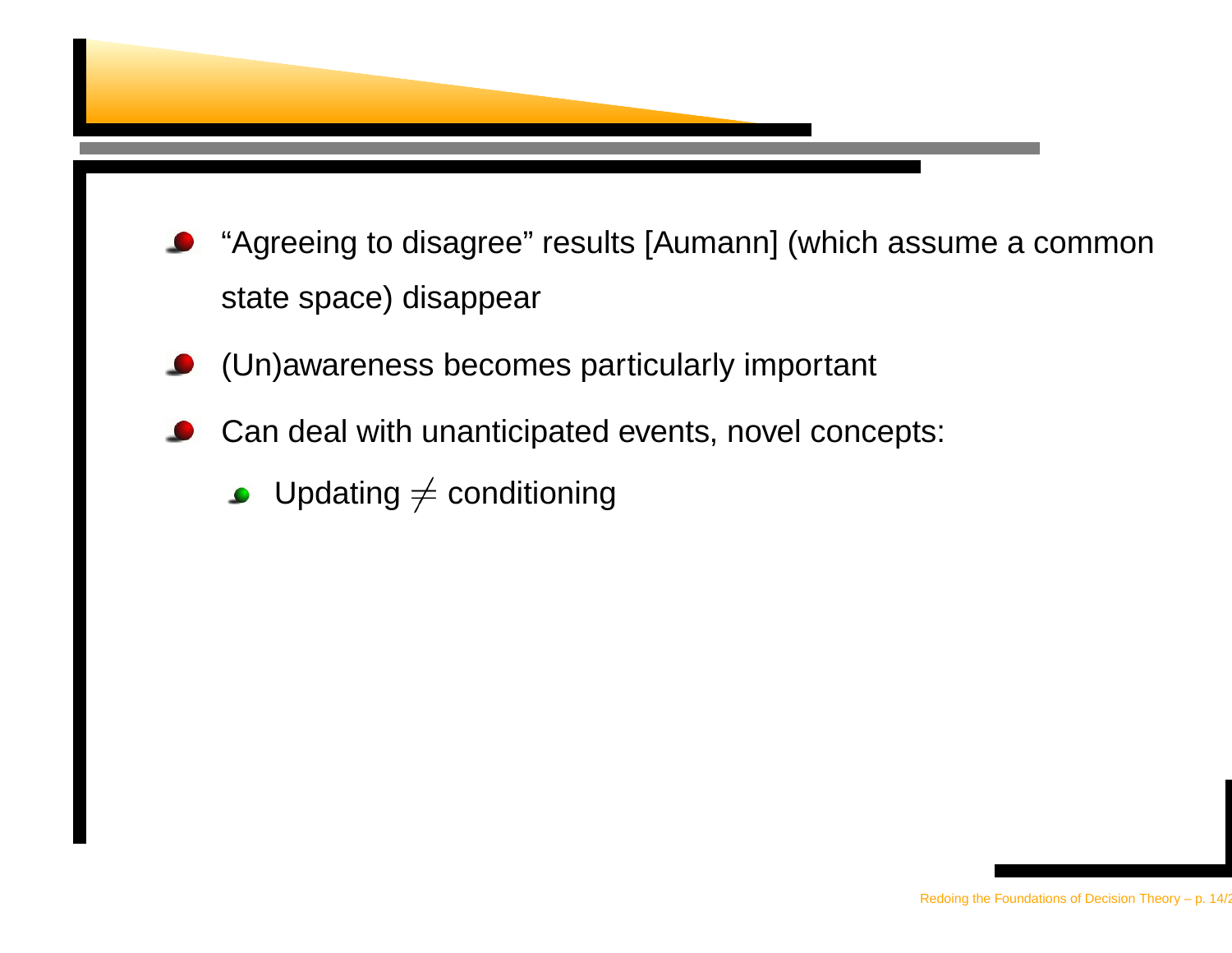

- "Agreeing to disagree" results [Aumann] (which assume <sup>a</sup> common state space) disappear
- (Un)awareness becomes particularly important
- Can deal with unanticipated events, novel concepts:
	- Updating  $\neq$  conditioning
- We do not have to identify two acts that act the same as functions
	- Can capture resource-bounded reasoning (agent can't tell two acts are equivalent)
	- allow nonstandard truth assignments
		- $_1\wedge t_2$  may not be equivalent to  $t_2\wedge$
- Can capture framing effects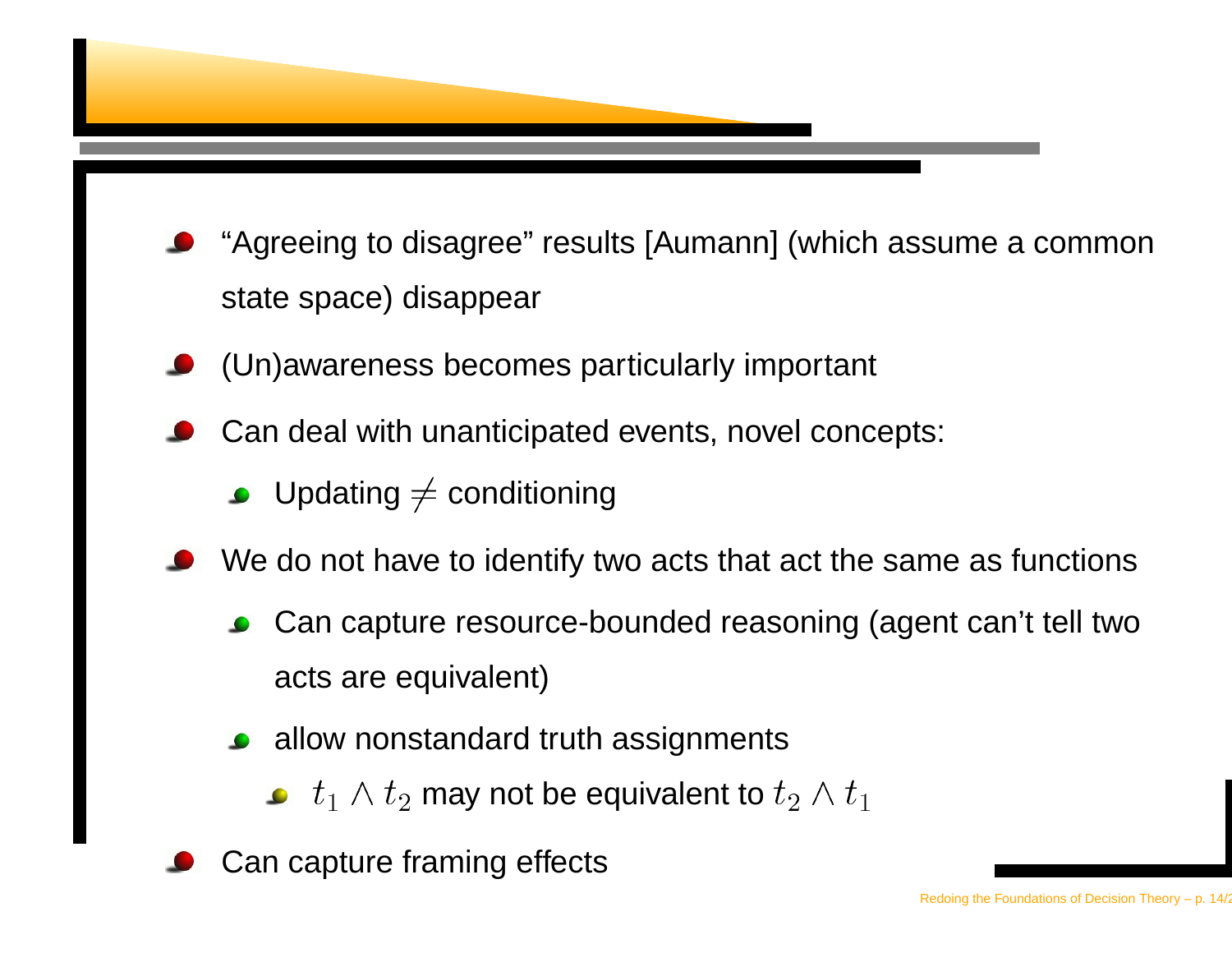**Example:** [McNeill et al.] DMs are asked to choose between surgery or radiation therapy as <sup>a</sup> treatment for lung cancer. They are told that,

- Version 1: of <sup>100</sup> people having surgery, <sup>90</sup> alive after operation, 68 alive after <sup>1</sup> year, <sup>34</sup> are alive aftter <sup>5</sup> years; with radition, all live through the treatment, <sup>77</sup> alive after <sup>1</sup> year, <sup>22</sup> alive after <sup>5</sup> years
- Version 2: with surgery, <sup>10</sup> die after operation, <sup>32</sup> dead after one year, 66 dead after <sup>5</sup> years; with radiation, all live through the treatment, 23 dead after one year, <sup>78</sup> dead after <sup>5</sup> years.

Both versions equivalent, but

- In Version 1, 18% of DMs prefer radiation;
- in Version 2, 44% do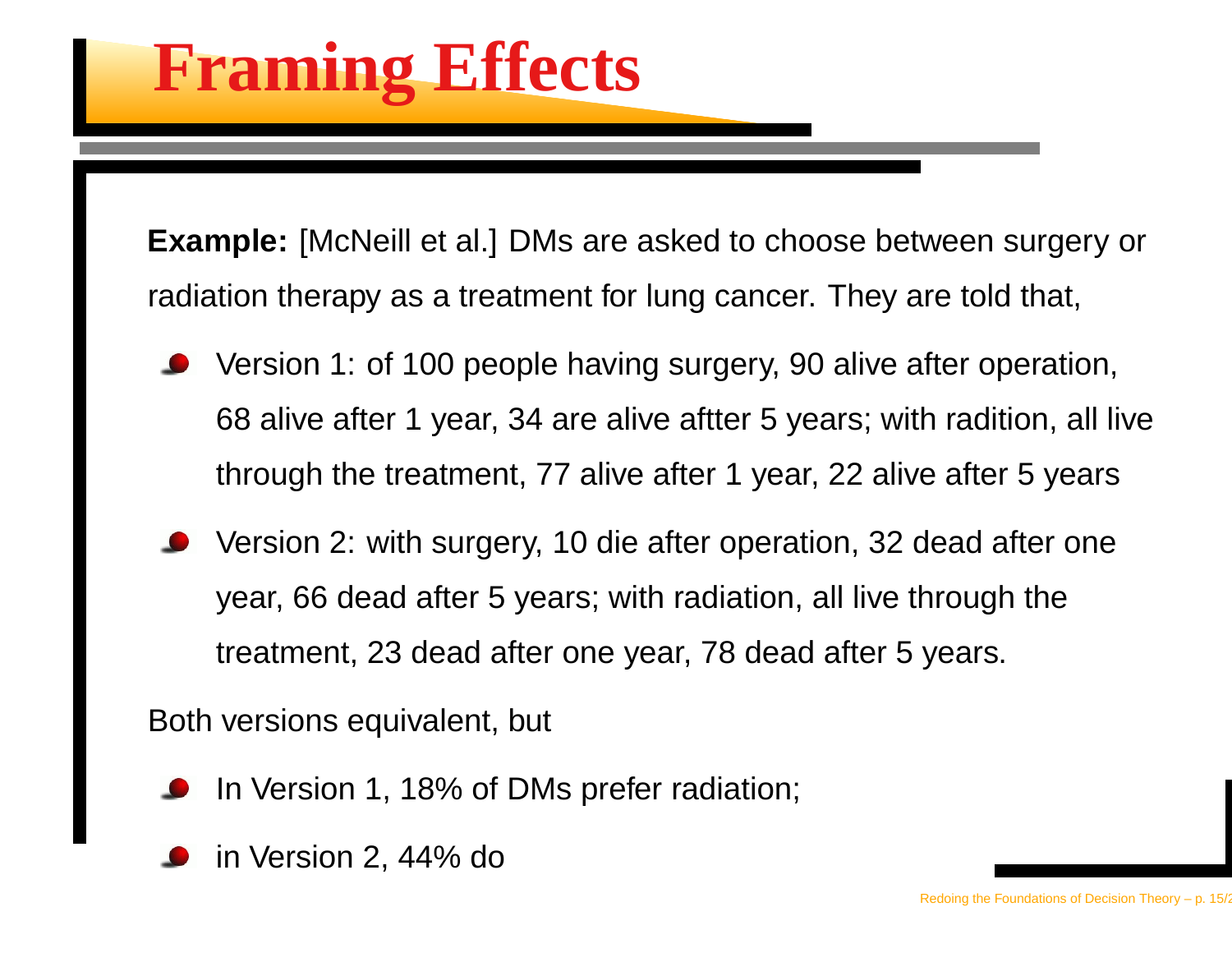# **Framing in our Framework**

Primitive propositions:

- : 100 people have radiation therapy;
- : 100 people have surgery;
- $\phi_0(k)$ :  $k/100$  people live through operation ( $i=0$ )
- $_1(k)$ :  $k/\mathrm{100}$  are alive after one year
- $_5(k)$ :  $k/\mathrm{100}$  are alive after five years
- $\sqrt{ }$ ,  $D_1(k)$ ,  $D_5(k)$  similar, with death

#### Primitive programs

- $\overline{S}$ : perform surgery (primitive program)
- $_R$ : perform radiation therapy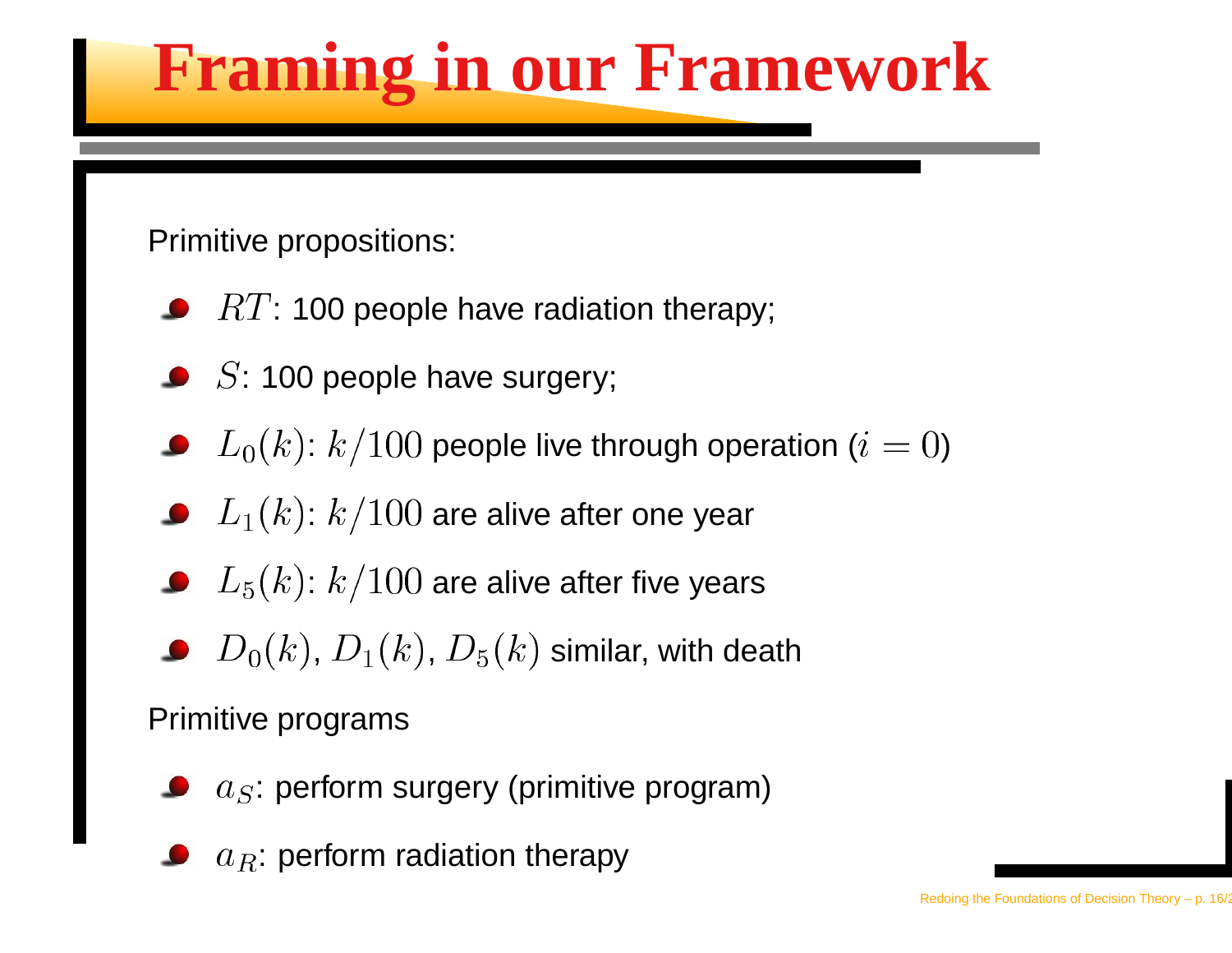

Version 1: Which program does the DM prefer:<br>if there are also a  $i_1 =$  **if**  $t_1$  **then**  $a_S$  **else**  $a$ , or  $\bm{p}_2 = \bm{\mathsf{if}}~t_1$  then  $a_R$  else  $a,$ where  $a$  is an arbitary program and  $(C \setminus I$  (00)  $\setminus I$  (60)  $\setminus I$  (94))

$$
(RT \Rightarrow L_0(100) \land L_1(77) \land L_5(22))
$$

- Can similarly capture Version 2, with analogous test  $t_2$  and programs  $b_1$  and  $b_2$
- Perfectly consistent to have  $a_1 \succ a_2$  and  $b_2 \succ b$
- A DM does not have to identify  $t_1$  and  $t_1$ 
	- Preferences should change once  $t_1 \Leftrightarrow t_2$  is added to theory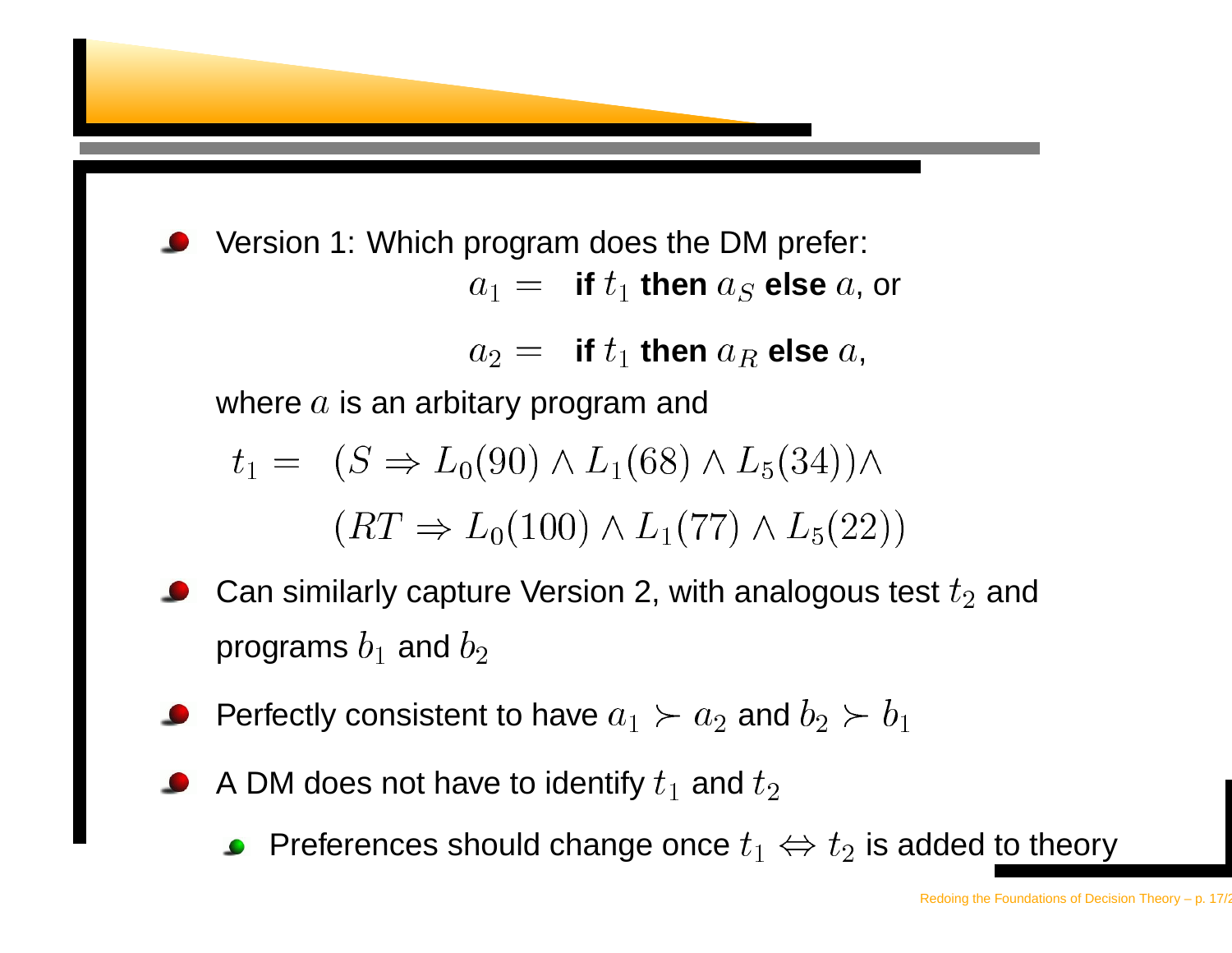# **The Cancellation Postulate**

Back to the Savage framework:

 $\bm{\mathsf{C}ancellation}$   $\bm{\mathsf{Postulate:}}$  Given two sequences  $\langle a_1,\ldots\rangle$  $\overline{)}$  $|a_n\rangle$  and  $\langle b_1,\ldots,b_n\rangle$  of acts, suppose that for each state  $s\in S$ 

$$
\{\{a_1(s),\ldots,a_n(s)\}\}=\{\{b_1(s),\ldots,b_n(s)\}\}.
$$

If  $a_i \succeq b_i$  for  $i=1,\ldots,n-1$ , then  $b_n \succeq$  $\{O,O,O,O^{\prime},O^{\prime}\}\}$  is a multiset µº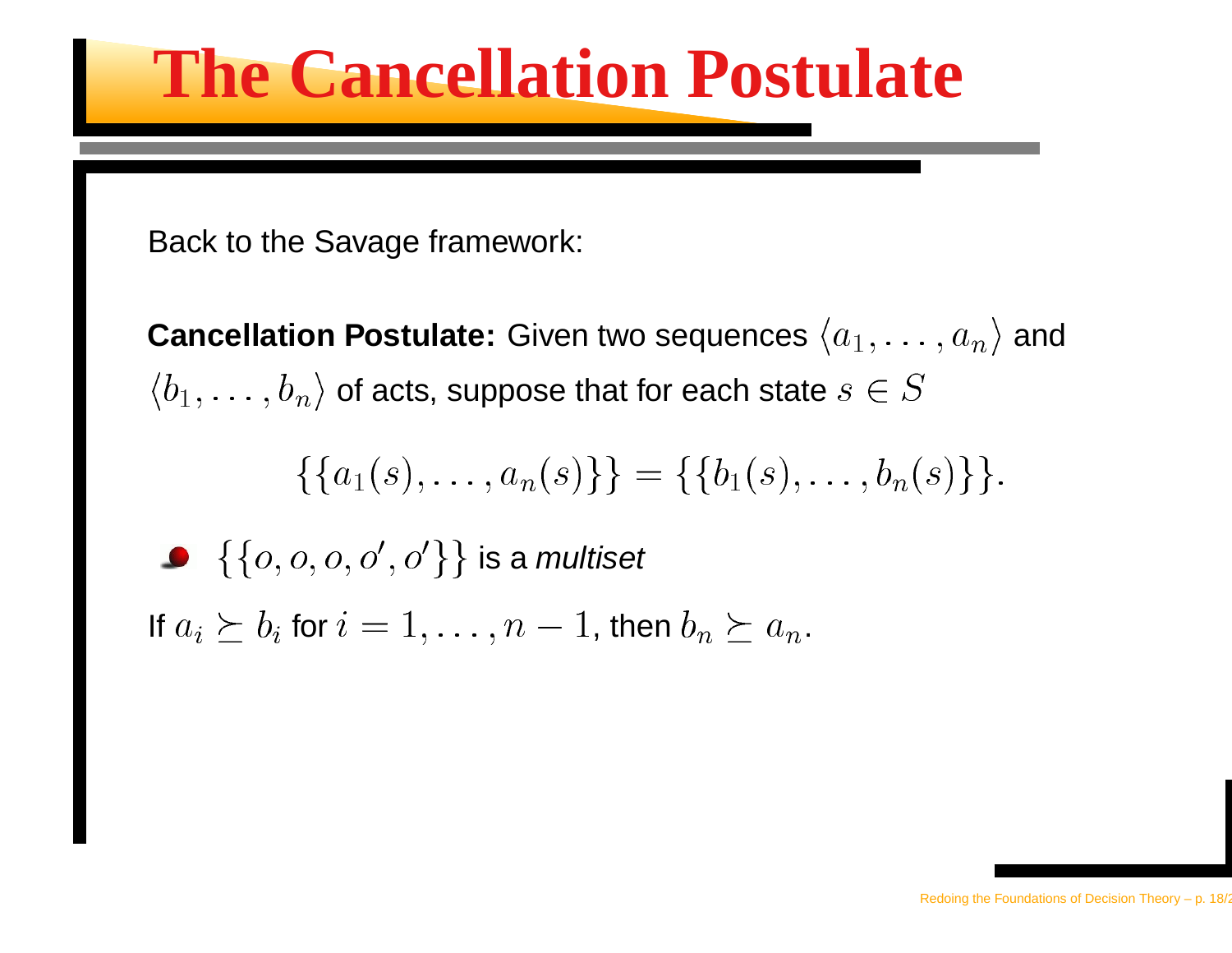

Cancellation is surprising powerful. It implies

- **Reflexivity**
- Transitivity:
	- Suppose  $a \succeq b$  and  $b$ . Take  $\langle a_1,a_2,a_3 \rangle = \langle a,b,c \rangle$  and  $\langle b_1,b_2,b_3\rangle = \langle b,c,a\rangle.$
- Event independence:
	- Suppose that  $T\subseteq S$  and  $f_Tg\succeq f_T'g$ 
		- $_Tg$  is the act that agrees with  $f$  on  $T$  and  $g$  on  $S-T.$
	- Take  $\langle a_1,a_2\rangle=\langle f_Tg,f_T'g'\rangle$  and  $\langle b_1,b_2\rangle=\langle f_T'g,f_Tg'\rangle$ .
	- Conclusion:  $f_Tg'\succeq f_T'g$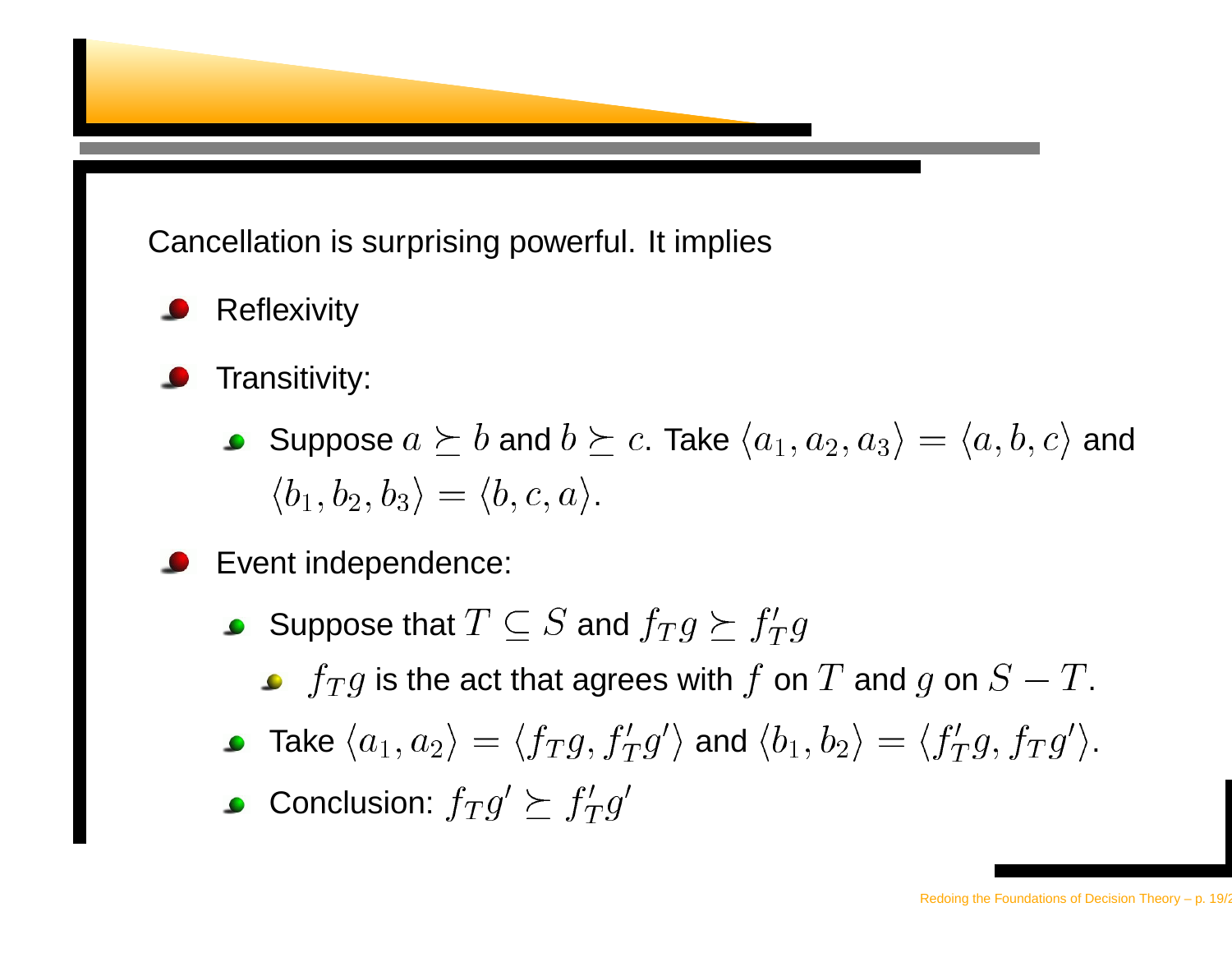# **Cancellation in Our Framework**

A program maps truth assignments to primitive programs:

- E.g., consider **if**  $t$  **then**  $a_1$  **else** (**if**  $t'$  **then**  $a_2$  **else**  $a_3$ ):
	- $\bullet$   $t \wedge t' \rightarrow a_1$
	- $\bullet\;\;t\wedge\neg t'\rightarrow a_1$
	- $\bullet \neg t \wedge t' \rightarrow a_2$
	- $\bullet \neg t \wedge \neg t' \rightarrow a_3$

Similarly for every program.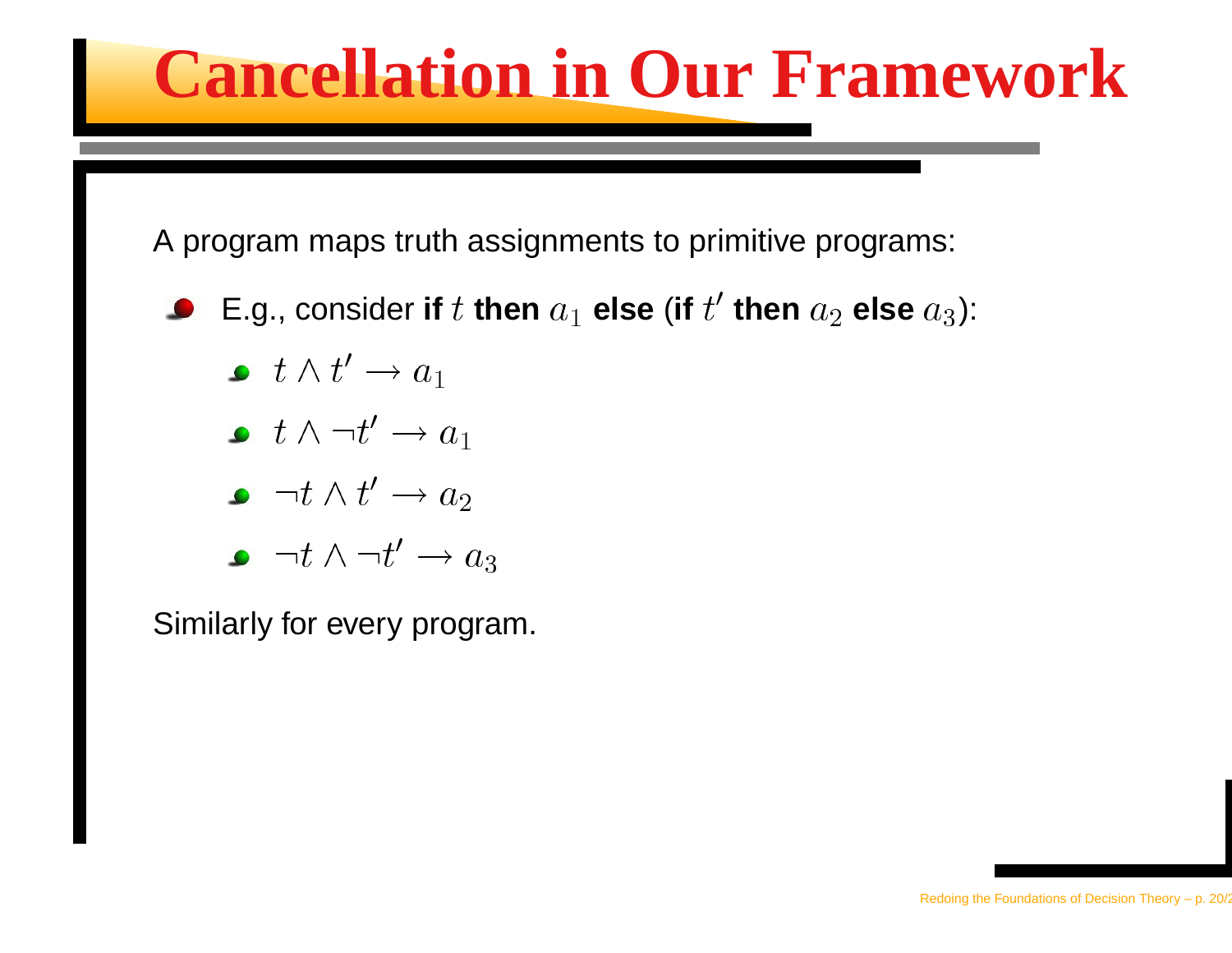# **Cancellation in Our Framework**

A program maps truth assignments to primitive programs:

- E.g., consider **if**  $t$  **then**  $a_1$  **else** (**if**  $t'$  **then**  $a_2$  **else**  $a_3$ ):
	- $\bullet$   $t \wedge t' \rightarrow a_1$
	- $\bullet$   $t \wedge \neg t' \rightarrow a_1$
	- $\bullet \neg t \wedge t' \rightarrow a_2$
	- $\bullet \neg t \wedge \neg t' \rightarrow a_3$

Similarly for every program.

Can rewrite the cancellation postulate using programs:

- replace "outcomes" by "primitive programs"
- replace "states" by "truth assignments"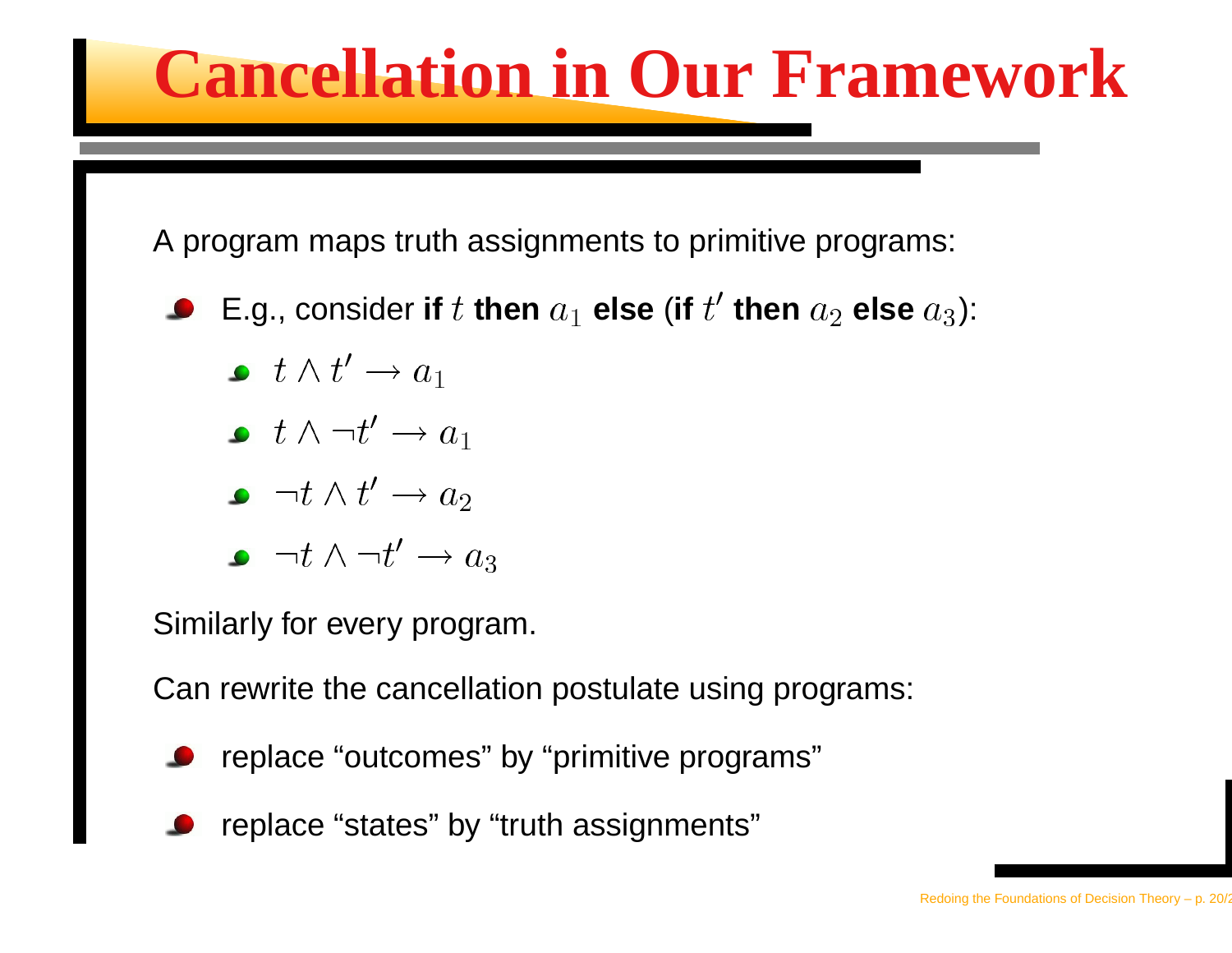**Theorem:** Given a preference orders  $\succeq$  on acts satisfying Cancellation, there exist

- a set  $S$  of states and a set  $\mathcal P$  of probability measures on  $S,$
- a set  $O$  of outcomes and a utility function  $u$  on  $O,$
- a program interpretation  $\rho_{SO},$
- a test interpretation  $\pi$

such that

$$
a \succeq b
$$
 iff  $E_{\Pr}[u_a] \ge E_{\Pr}[u_b]$  for all  $\Pr \in \mathcal{P}$ .

Moreover, if  $\succeq$  is totally ordered, then  $\mathcal P$  can be taken to be a singleton.

Redoing the Foundations of Decision Theory – p. 21/2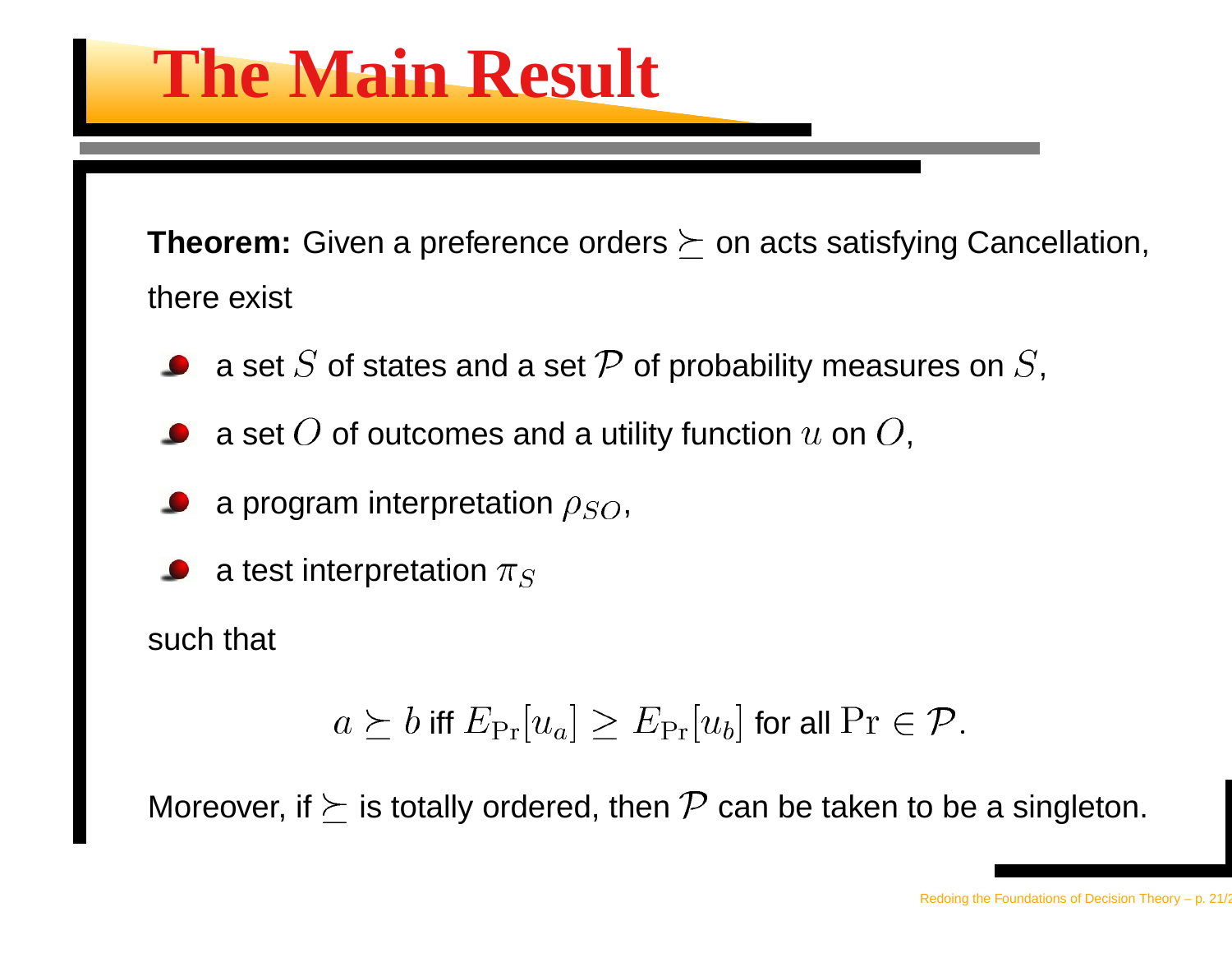

Savage gets uniqueness; we don't:

- In the totally ordered case,  $S$  can be taken to be a subset of the set of truth assignments.
- Not in the partially ordered case:
	- Even with no primitive propositions, if primitive programs  $a$  and are incomparable, need two states, two outcomes, and two probability measures to represent this.
- Can't hope to have a unique probability measure on  $S_\cdot$  even in the totally ordered case: there aren't enough acts.
	- Savage's postulates force uncountably many acts

Redoing the Foundations of Decision Theory – p. 22/2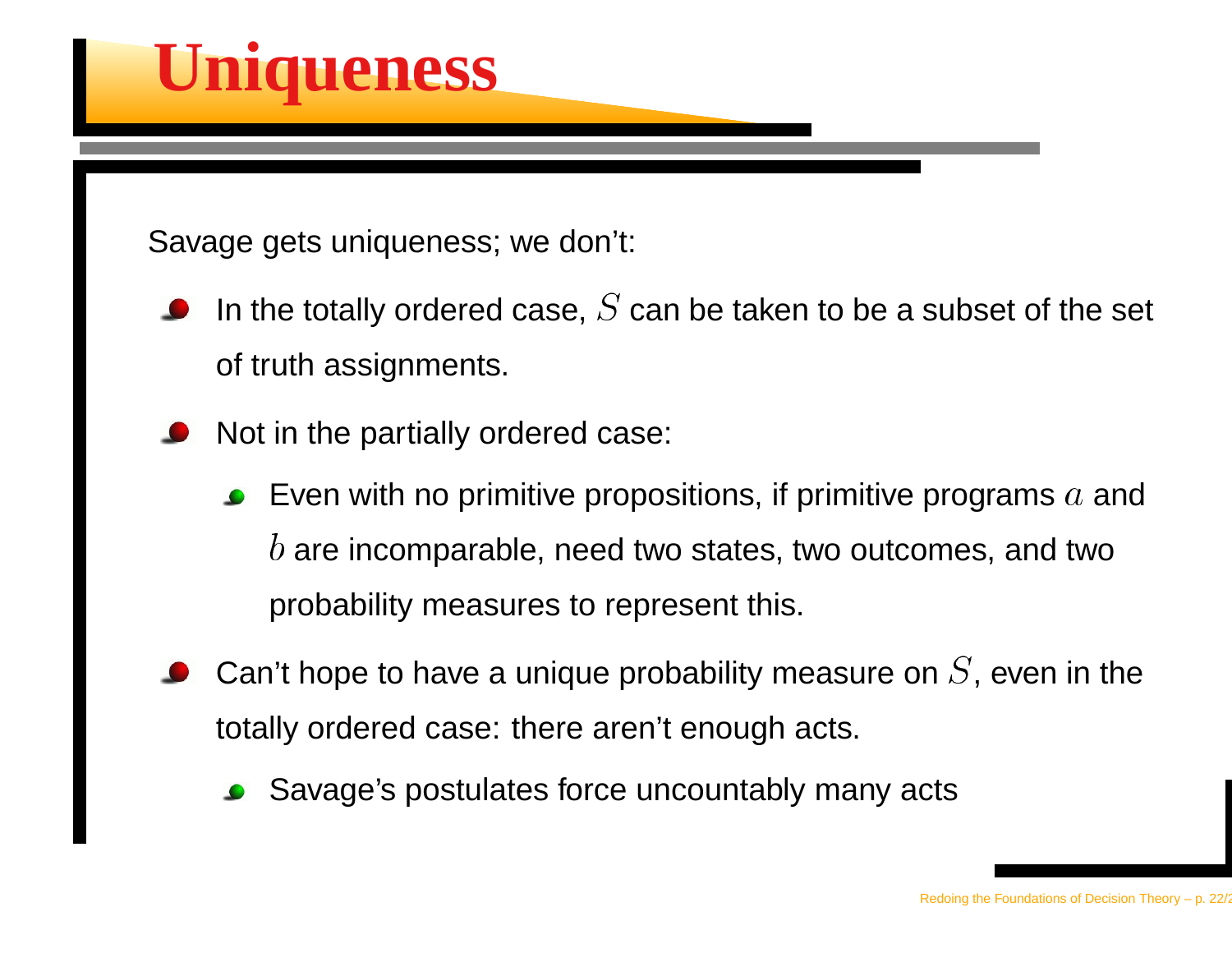# **Program Equivalence**

When are two programs *equivalent*?

- That depends on the choice of semantics
- With input-output semantics, two programs are equivalent if they determine the same functions *no matter what*  $S,$  $O,$  $\pi_S,$  $\rho_{SO}$  *are.*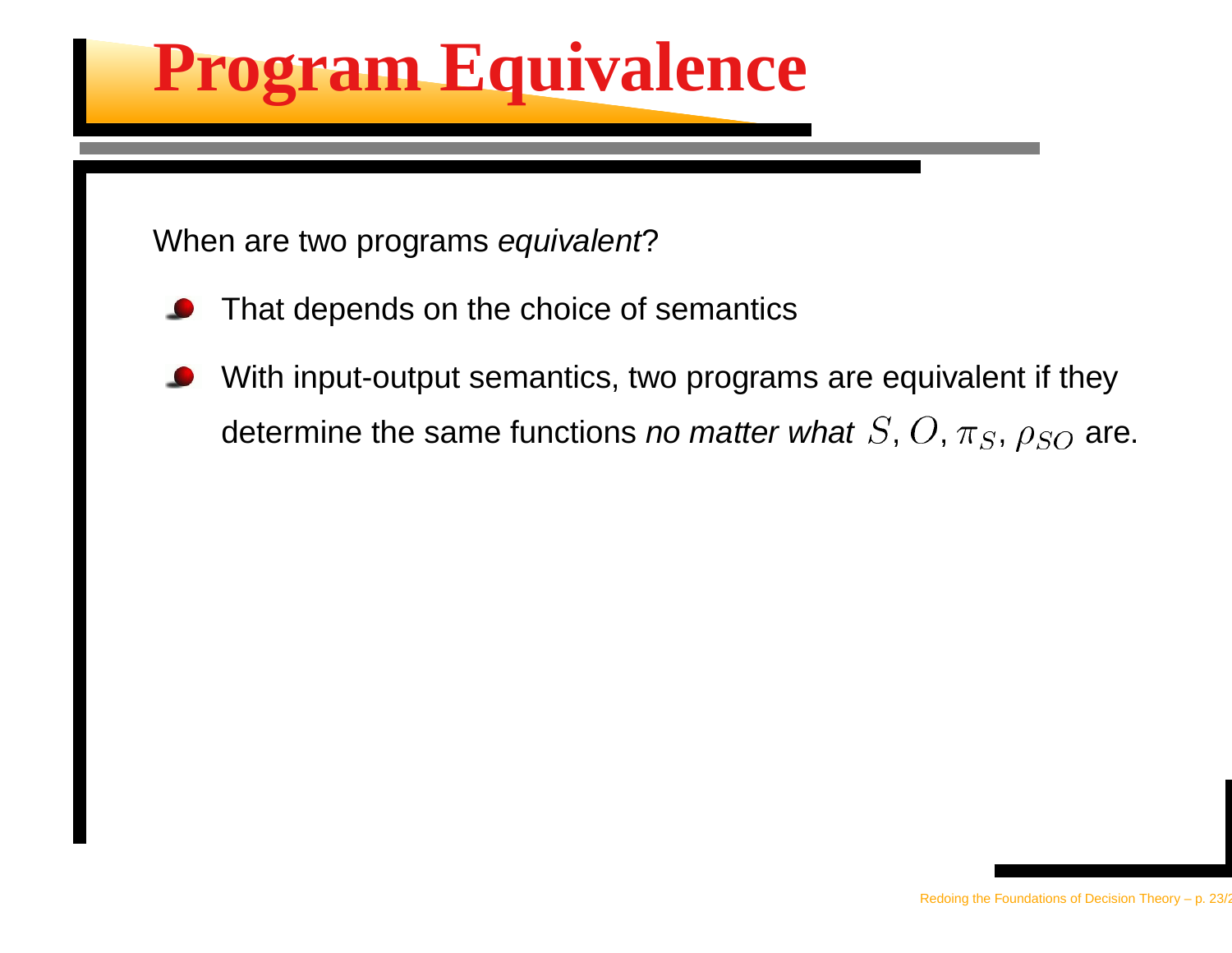# **Program Equivalence**

When are two programs *equivalent*?

- That depends on the choice of semantics
- With input-output semantics, two programs are equivalent if they determine the same functions *no matter what*  $S,$  $O,$  $\pi_S,$  $\rho_{SO}$  *are.*

Example 1: (if  $t$  then  $a$  else  $b) \equiv$  (if  $\neg t$  then  $b$  else  $a$ ).

These programs determine the same functions, no matter how  $t$ ,  $a,$ and  $b$  are interpreted.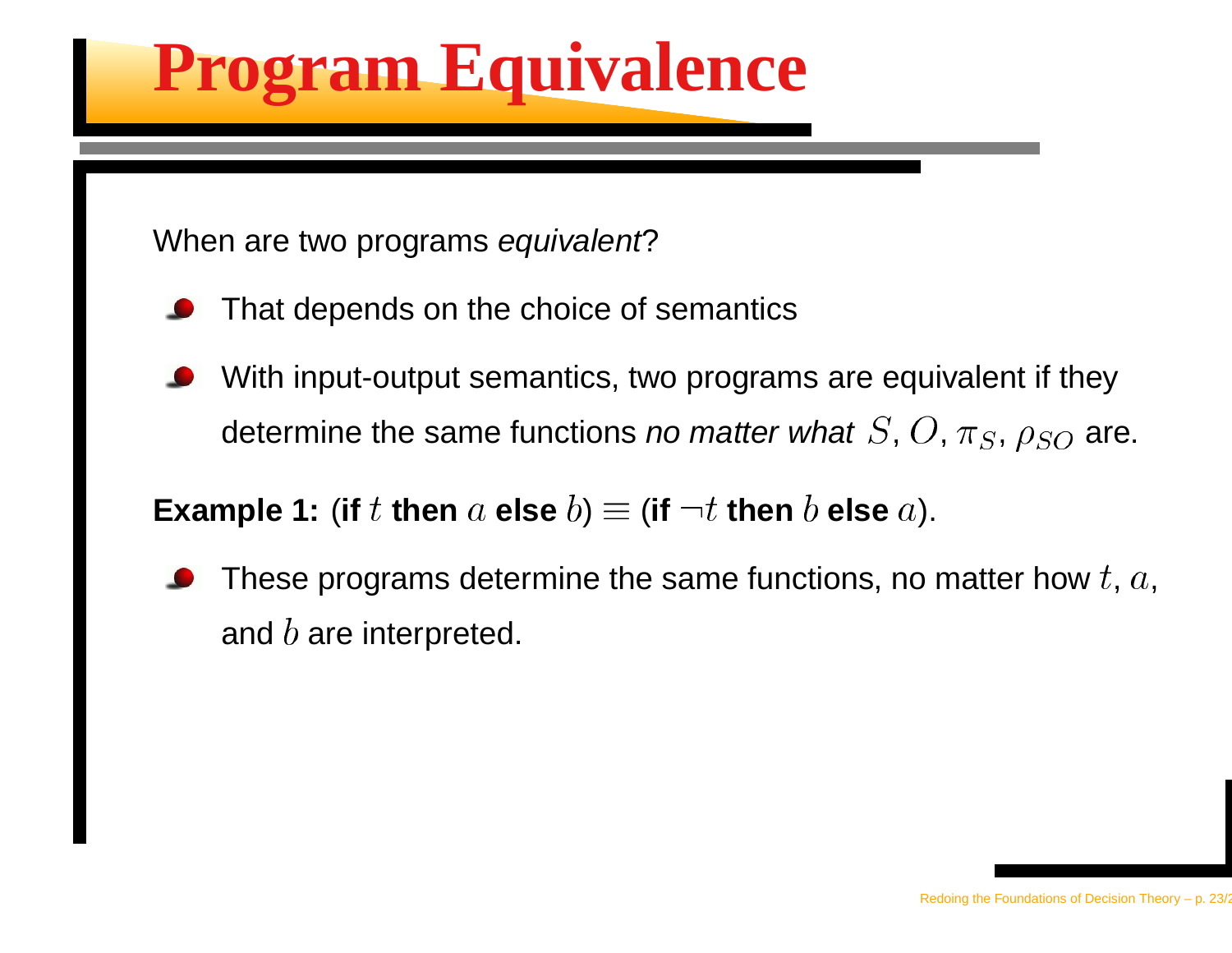# **Program Equivalence**

When are two programs *equivalent*?

- That depends on the choice of semantics
- With input-output semantics, two programs are equivalent if they determine the same functions *no matter what*  $S,$  $O,$  $\pi_S,$  $\rho_{SO}$  *are.*

Example 1: (if  $t$  then  $a$  else  $b) \equiv$  (if  $\neg t$  then  $b$  else  $a$ ).

These programs determine the same functions, no matter how  $t,\,a,$ and  $b$  are interpreted.

**Example 2:** If  $t\equiv t'$ , then

(if  $t$  then  $a$  else  $b$ )  $\equiv$  (if  $t'$  then  $a$  else  $b$ ).

Redoing the Foundations of Decision Theory – p. 23/2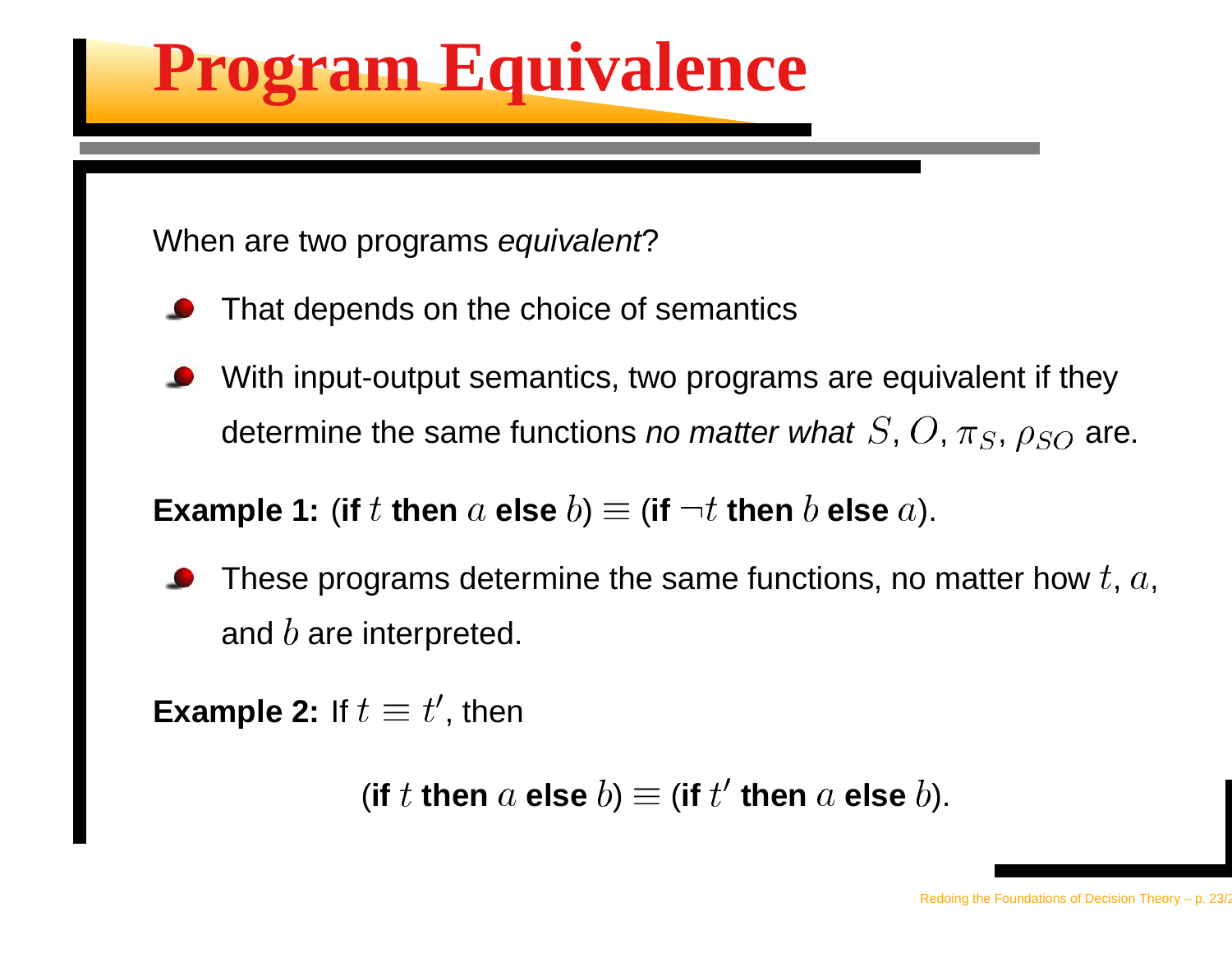# **Cancellation and Equivalence**

Testing equivalence of propositional formulas is hard

- co-NP complete, even for this simple programming language
- Have to check propositional equivalence

Cancellation implies <sup>a</sup> DM is indifferent beteween equivalent programs. **Lemma:** Cancellation  $\Rightarrow$  if  $a\equiv b,$  then  $a\sim b.$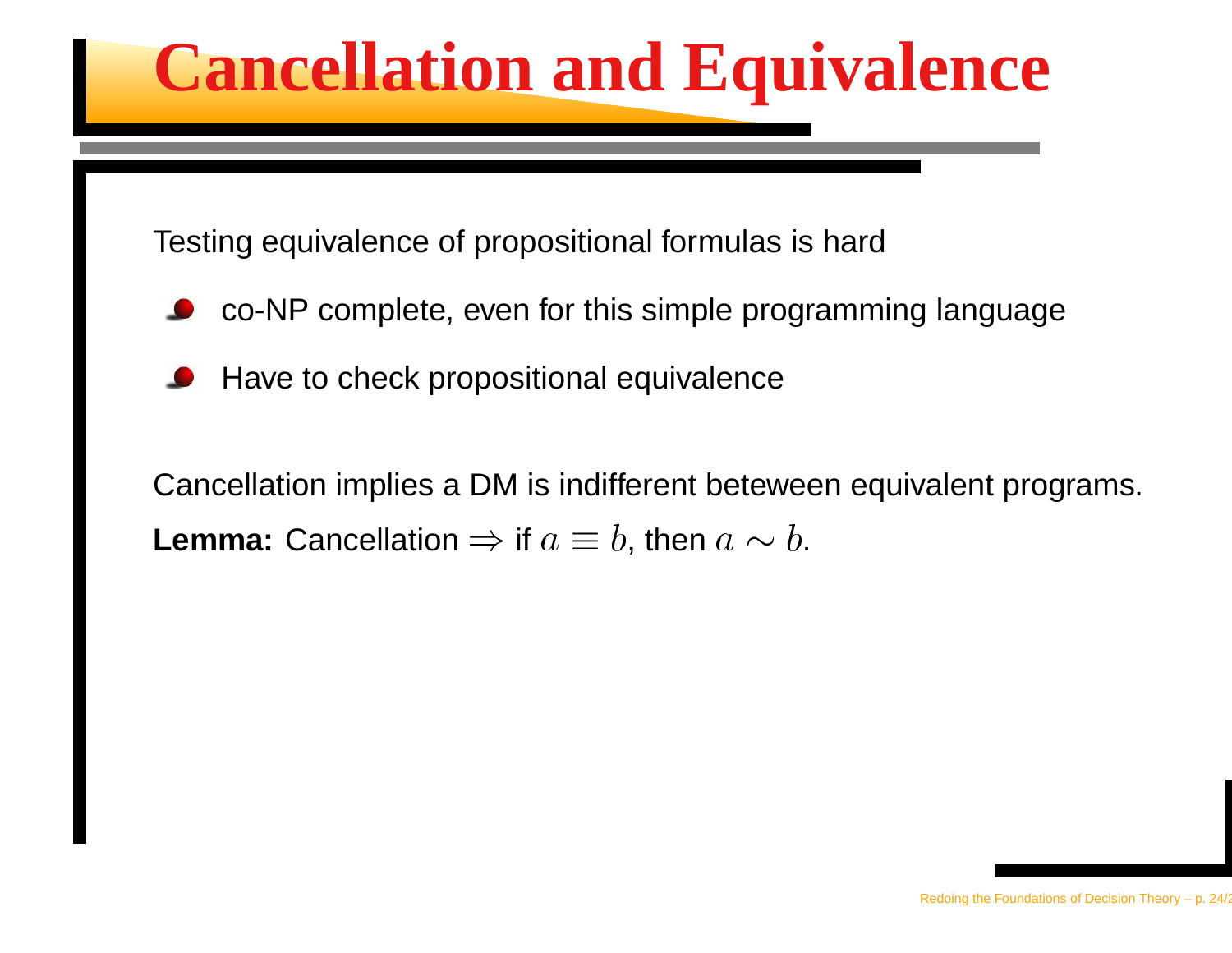# **Cancellation and Equivalence**

Testing equivalence of propositional formulas is hard

- co-NP complete, even for this simple programming language
- Have to check propositional equivalence

Cancellation implies <sup>a</sup> DM is indifferent beteween equivalent programs. **Lemma:** Cancellation  $\Rightarrow$  if  $a\equiv b,$  then  $a\sim b.$ 

- Cancellation requires smart decision makers!
- We don't have to require cancellation
	- Can consider more resource-bounded DM's